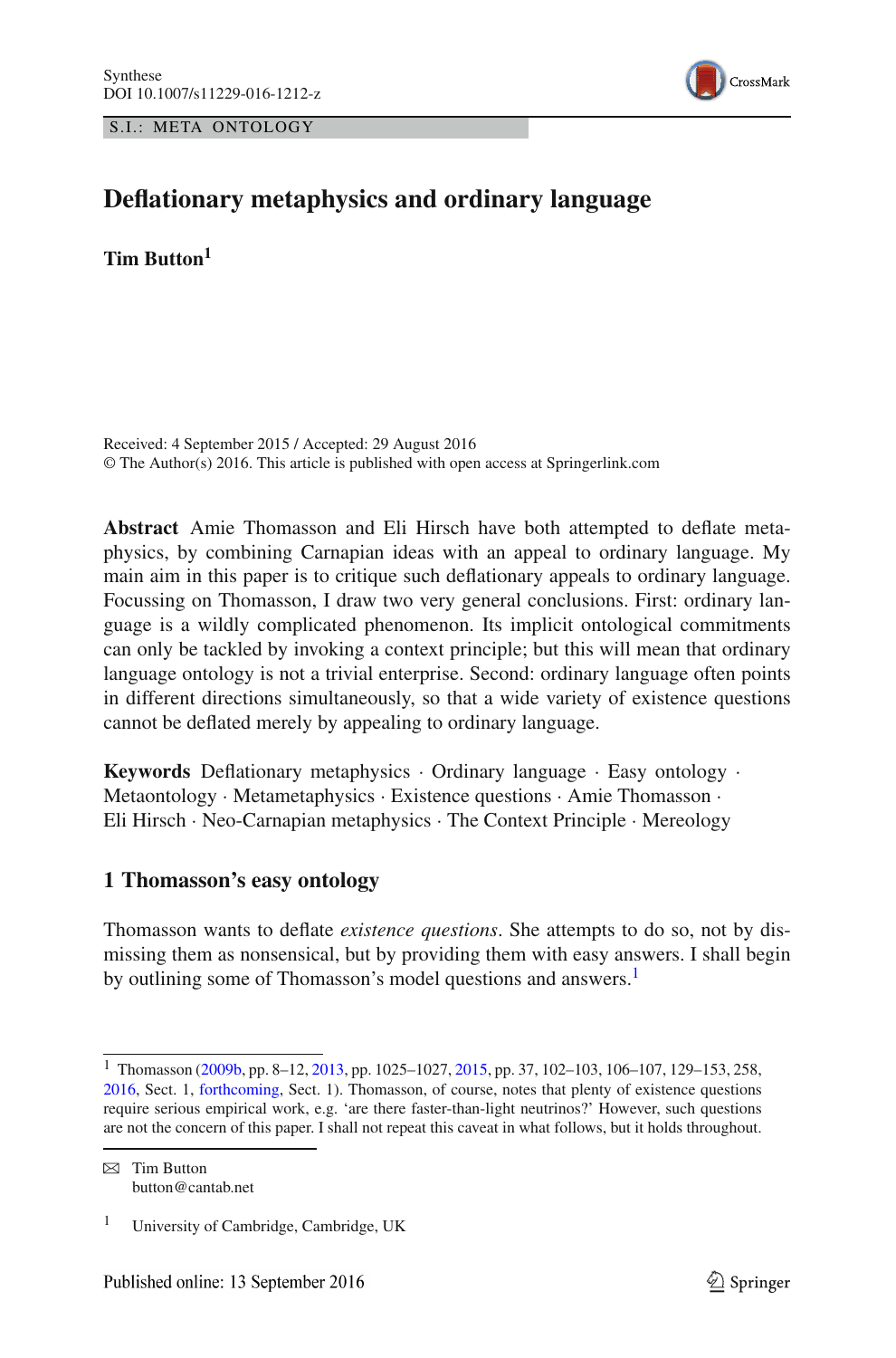*Are there properties?* The answer is easy. Just consider the following argument:

- (1p) that rug is red
- (2p) that rug has the property of being red
- (3p) there are properties

Here,  $(1p)$  is supposed to be given to us fairly directly,  $(2p)$  is supposed to follow from  $(1p)$ , and then  $(3p)$  from  $(2p)$ .

*Are there propositions?* The answer is as easy as before:

- (1t) Tillman is a bulldog
- (2t) the proposition that Tillman is a bulldog is true
- (3t) there are propositions

*Are there numbers?* Again, the answer is easy:

- (1n) there are four bagels
- (2n) the number of bagels is four
- (3n) there are numbers

*Are there events?* Obviously:

- (1e) she was born on Monday
- (2e) her birth—an event—occurred on Monday
- (3e) there are events

Such *easy-arguments* can be multiplied, but the idea is clear enough. We start by posing some existence question. Thomasson offers an easy-argument in reply. And so Thomasson's *easy ontology* aims to suck the life out of debating existence questions.

What are the options, if we want to resist the conclusion of these easy-arguments? Indeed: what are the options, if we just want to say that easy-arguments are *too* easy?

It seems futile to deny the inputs, i.e. the various (1)s. Even if Tillman is not a bulldog, but rather a truly enormous pug, essentially the same argument as  $(1t)$ – $(3t)$ will go through. Indeed, to block any possible input to Thomasson's easy-argument for the existence of propositions, we would have to abandon the entire practice of making assertions. And that is hardly a live option.

So, if we want to disagree with Thomasson's conclusions or methods, we will have to contest the inferential steps in her easy-arguments. But Thomasson thinks that this is also hopeless. For, according to Thomasson, our ordinary ways of talking are such as to make the inferential steps *obviously* justified. At which point, the only way to contest the inferential steps is to propose an *alternative* way of speaking; one which does not license such inferences.

This leads Thomasson to draw the following conclusion:

If we ask a general existence question such as 'are there numbers?', 'are there properties', 'are there propositions', using those terms *in the only sense they have—using the rules by which they are introduced into the language*, the answer is a straightforward, easy 'yes'. If we are spoiling for a debate, we must undertake it on other territory: regarding whether we should use these terms, along with their customary rules of use, at all. $<sup>2</sup>$ </sup>

<span id="page-1-0"></span><sup>&</sup>lt;sup>2</sup> Thomasson [\(2015](#page-23-2), p. 41, [2016](#page-23-3), p. 14; her emphasis). See also Thomasson (2015, pp. 39–40, 73, 77–78, 112, 153, 169). Thomasson describes her position as *Carnapian*. I shall not explore the link to Carnap, but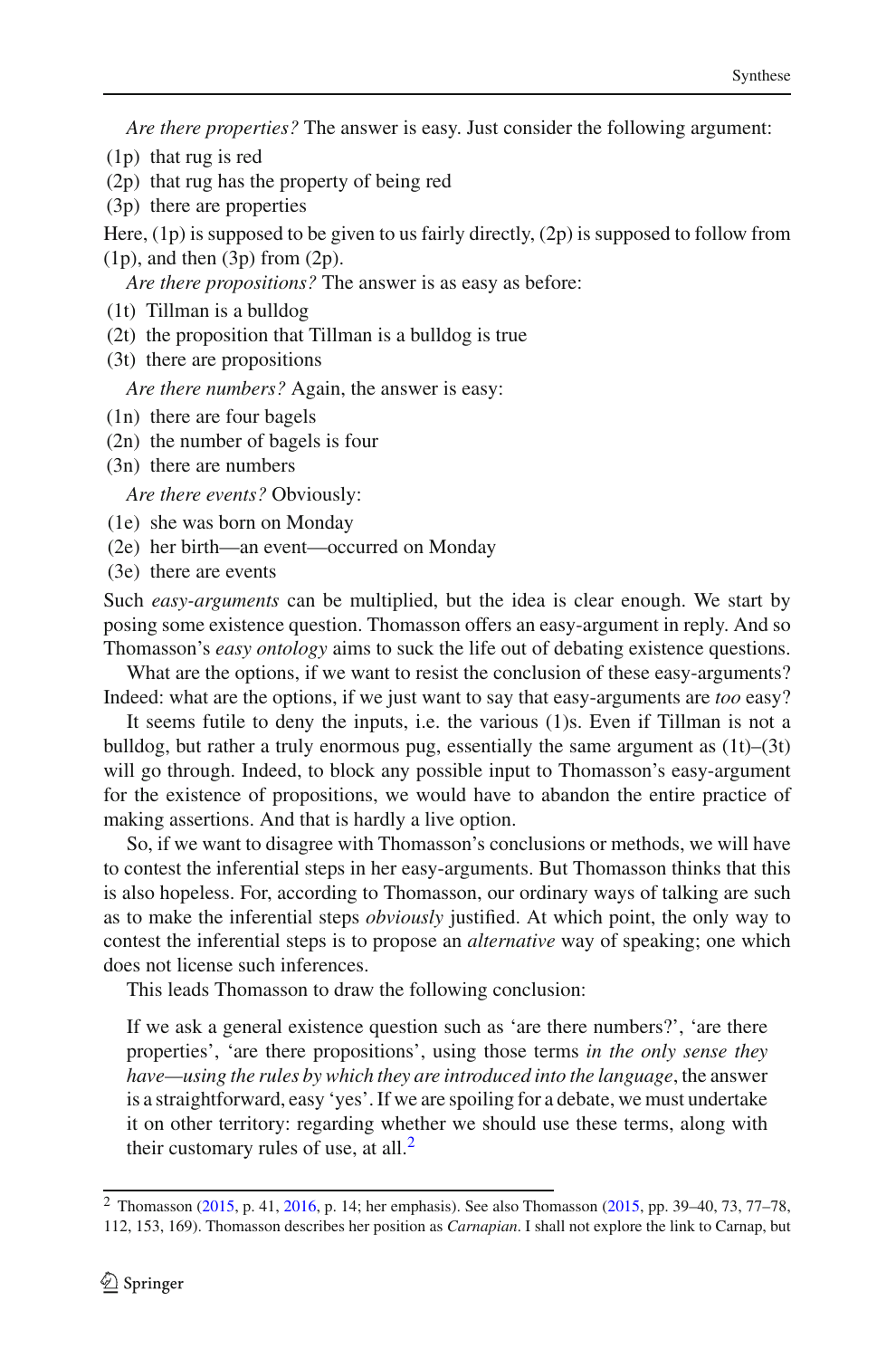My main interest here is in Thomasson's explicit invocation of *ordinary language*. Thomasson both assumes that the existence questions are (typically) being asked in ordinary language, and also argues that the transition rules used in the easy-arguments are analytic, grammatical, conceptual, or trivial rules of ordinary language.<sup>[3](#page-2-0)</sup> So, by investigating Thomasson's deflationary position, I hope to draw some general conclusions concerning what ordinary language can tell us about ontology.

# <span id="page-2-4"></span>**2 Bad easy-arguments and the Context Principle**

In this section, I shall show that ordinary language is much more complicated than Thomasson's easy-arguments suggest. To do this, I shall consider some *bad* easyarguments. These will force us to reflect on the complexities of ordinary language.

# **2.1 Bad easy-arguments**

Thomasson is well aware that the easy-argument template is not generally valid. To see this, consider a bad easy-argument:

- (1k) rain stopped the cricket match
- (2k) rain put the kibosh on the cricket match
- (3k) there are kiboshes<sup>4</sup>

In my ordinary vernacular,  $(2k)$  is a literal and legitimate inference to draw from  $(1k)$ . But the move to (3k) is wholly *illegitimate*. And ordinary English supplies us with a brickload of bad easy-arguments:

- (1) I did it for him
- (2) I did it for his sake
- (3) there are sakes $5$

- (2) you have lots of smarts
- (3) there are smarts<sup>6</sup>

<sup>(1)</sup> you are smart

Footnote 2 continued

I would emphasise that Thomasson's invocation of ordinary language is no part of Carnap's position (cf. Thomasson [2015](#page-23-2), p. 44).

<span id="page-2-0"></span><sup>3</sup> In her [2007](#page-23-5), Thomasson tended to speak in terms of 'common sense'. In her [2015,](#page-23-2) she tends to speak in terms of 'ordinary language', 'ordinary usage' or 'ordinary English'. I do not think much hangs on the difference, not least since Thomasson [\(2015,](#page-23-2) p. 135) is explicit that her earlier 'defense of ordinary objects' (i.e. her [2007](#page-23-5)) was a prototype for her full-fledged programme of easy ontology.

<sup>4</sup> Consider also 'dampener' in place of 'kibosh'.

<span id="page-2-2"></span><span id="page-2-1"></span><sup>&</sup>lt;sup>5</sup> Quine [\(1960,](#page-23-6) Sect. 4, pp. 48, 50) seems to be the first philosopher to have offered this example; he also considers 'behalf' in place of 'sake'. Thomasson [\(2015](#page-23-2), p. 265) explicitly considers this easy-argument for 'sakes', and I consider her response in Sect. [2.3.](#page-5-0)

<span id="page-2-3"></span> $6$  Thomasson [\(2013,](#page-23-1) pp. 20–21, [2015](#page-23-2), pp. 198–200) discusses 'smarts' when contrasting her position with fictionalism, though does not discuss what they tell us about easy-arguments.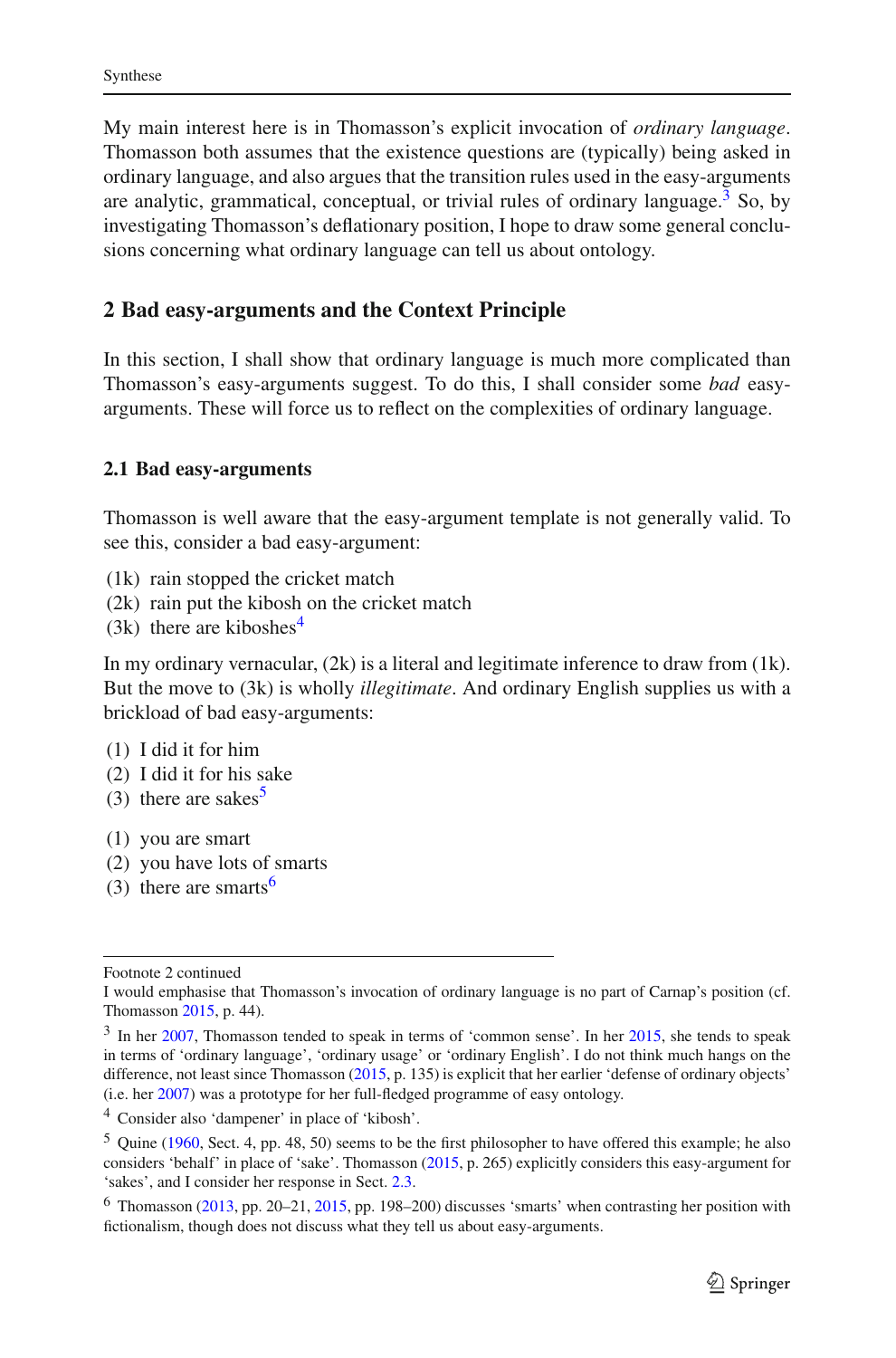- (1) she indicated her disdain for metaphysics
- (2) she cocked a snook at metaphysics
- (3) there are snooks<sup>7</sup>
- (1) he got jittery
- (2) he got the heebie-jeebies
- (3) there are heebie-jeebies $8$
- (1) I cheered up
- (2) I found my happy
- (3) there are happies $9$

In every case, the transition from  $(1)$  to  $(2)$  is acceptable in my vernacular, but the transition to (3) is unlicensed. In what follows, I shall focus on the example of 'kiboshes', but everything I say straightforwardly applies to 'sakes', 'smarts', 'snooks', 'heebiejeebies', 'happies', and the like.

### <span id="page-3-4"></span>**2.2 Applying the Context Principle**

If there are bad easy-arguments, then we must ask what separates the good from the bad. I shall provide my own answer in this section, before considering two alternative answers in Sect. [2.3.](#page-5-0)

An obvious thought is that (2k) is nothing but a *restatement* of (1k).<sup>[10](#page-3-3)</sup> Granted, at a purely syntactic level, one might say that (2k), unlike (1k), involves a three-place predicate '*x* put *y* on *z*'. But treating (2k) as being of that *form*, in any significant sense—that is, so that the inference to (3k) is to be regarded as 'valid in virtue of its form'—would obviously be a mistake.

Having appreciated this, though, we must revisit all of the easy-arguments which Thomasson wants to endorse, and ask why we should not say the same thing about them. I shall start by examining the easy-argument for numbers, and return to the other easy-arguments in Sect. [2.4.](#page-8-0)

The easy-argument for numbers requires that we treat  $(2n)$  as being (significantly) of the following form:

> term the number of bagels predicate term  $\widetilde{\phantom{a}i\mathrm{s}}$  $\widetilde{f_{\text{out}}}$

<span id="page-3-0"></span><sup>7</sup> The OED defines 'snook' as 'a derisive gesture'. If that definition is correct, it seems to license the inference to 'there are snooks'. However, the only examples of the use of the word 'snook' presented in the OED occur in the context of the *phrase* 'cocking a snook'; cf. what I say about the Context Principle in Sect. [2.2,](#page-3-4) and my comments on dictionaries in Sect. [3.4.](#page-18-0)

<sup>8</sup> Consider also 'creeps' in place of 'heebie-jeebies', and see Musgrave [\(1989,](#page-23-7) p. 388) on 'creeps-realism'.

<span id="page-3-2"></span><span id="page-3-1"></span><sup>9</sup> Consider also 'mojo' in place of 'happy'. This case raises a further issue: 'I found my mail' does not allow us to infer 'there are mails' but 'there is mail'; so even the crudest syntactic test does not license the inference from 'I found my happy' to 'there are happies'. Ultimately, though, this is just more grist to my mill.

<span id="page-3-3"></span><sup>&</sup>lt;sup>10</sup> This is how Thomasson [\(2013,](#page-23-1) p. 21, [2015](#page-23-2), pp. 199–200) describes the case of 'smarts' (see footnote 6, above). Cf. also Musgrave [\(1989](#page-23-7), p. 388) on 'creeps' (see footnote 8, above).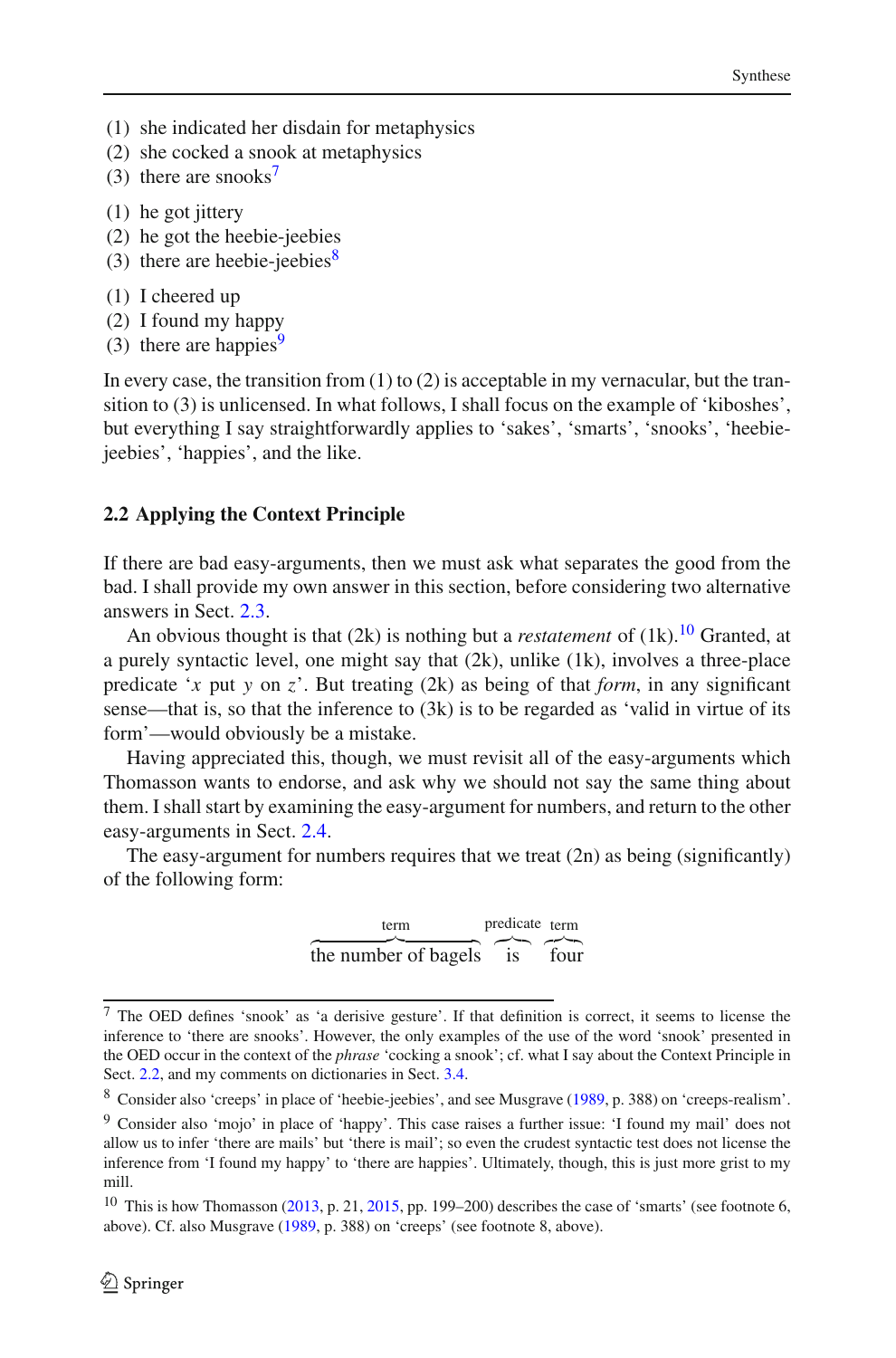This will allow us to take the quantificational step to (3n). But, for everything said so far, we could equally read (2n) as follows:

> noun - bagel the number of  $\quad \downarrow$  s is four quantifier phrase

which is obviously just a variant of  $(1n)$ :

noun - bagel there are four  $\downarrow$  s quantifier phrase

and which removes the temptation to infer  $(3n)$ . So, if we want to embrace  $(1n)$ – $(3n)$ as good whilst rejecting (1k)–(3k) as bad, then we face a compulsory question: *Why does 'the number of bagels' behave as a genuine term in (2n), whereas 'the kibosh' does not so behave in (2k)?*

If we consider  $(2n)$  and  $(2k)$  as isolated sentences, there is really nothing to tell between them. So, *if* we are to answer our compulsory question without appealing to anything beyond ordinary usage, then we must examine the wider practice within which we say things like (2n). With that in mind, here are some further claims from that wider practice:

- (*i*n) the number of bagels, i.e. four, is the same as the number of people who ate brunch, and twice the number of packets of lox they consumed
- (*ii*n) there are infinitely many even numbers, and four is one of them

(*iii*n) there are exactly four prime numbers between 0 and 10

If anything makes it legitimate to treat numerical terms like 'four' as (purportedly) referring expressions in ordinary language, then it is the panoply of such claims. That is why we should admit that 'four' genuinely behave as a term in (2n). By contrast, there are no similar claims concerning 'kiboshes', and that is why we should deny that 'the kibosh' genuinely behaves as a term in (2k).

I shall say more about this this in the next subsection. But first, it is worth summarising the above point in terms of a general Context Principle. *When asking for the meaning of a phrase, we should neither consider it in isolation, nor merely in the context of an individual sentence; rather, we must consider it in the context of an entire practice.*[11](#page-4-0) Then, and only then, can we assess whether an easy-argument is good or bad.

<span id="page-4-0"></span><sup>11</sup> Frege's Context Principle tells us 'never to ask for the meaning of a word in isolation, but only in the context of a proposition' [\(1884](#page-23-8), p. xxii). Wittgenstein's Context Principle locates the meaning of a word within the context of a language game [\(1953](#page-24-0), p. 49). So my formulation of the Context Principle is perhaps more Wittgenstein than Fregean. Nevertheless, Frege's and Wittgenstein's formulations can be linked, by maintaining that a sentence (considered as a string of words) only expresses a proposition when situated within a discourse. Davidson [\(1967,](#page-23-9) p. 308) seems to have drawn this link explicitly: 'Frege said that only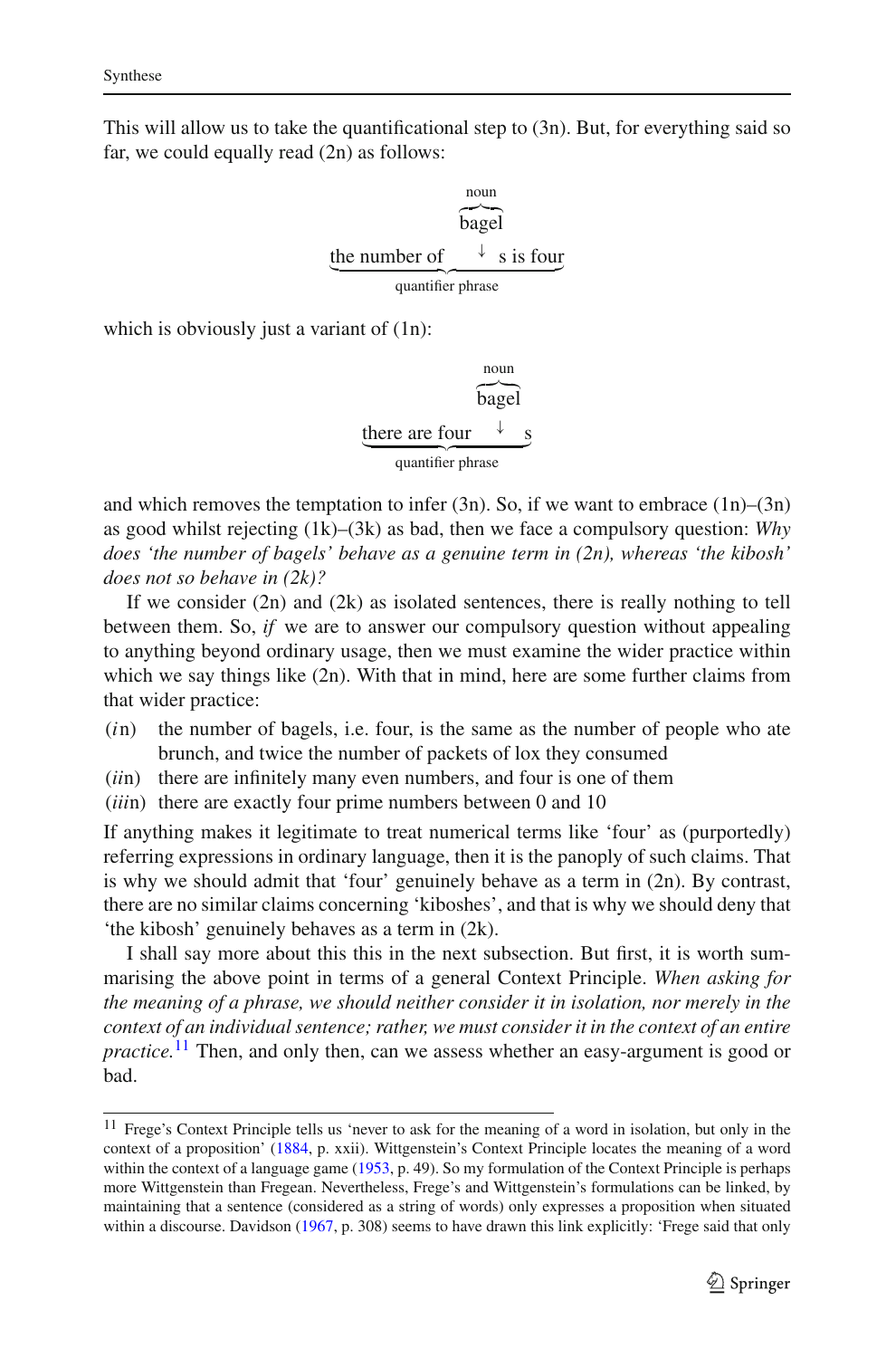## <span id="page-5-0"></span>**2.3 Ruling out alternative solutions**

Bad easy-arguments present a challenge for easy ontology. The Context Principle provides a solution to that challenge. However, I shall eventually argue that this solution has some unfavourable consequences for easy ontology. So, before going any further, I must consider and reject two alternative solutions to the challenge posed by bad easy-arguments.

One might think that bad easy-arguments *merely* threaten to show that easy ontology has some counter-intuitive consequences. But, if that were the full extent of the problem, then the easy ontologist could simply maintain that *every* easy-argument is good. She would thereby avoid the need to explain what makes an easy-argument good or bad, at the cost of counter-intuitively countenancing 'kiboshes'.<sup>[12](#page-5-1)</sup>

It is vital, then, to understand that counter-intuitiveness is not the issue here. Bad easy-arguments present a challenge which is less about metaphysics than it is about language (at least, initially). The essential point is that, even if 'there are kiboshes' is *grammatical*—which is doubtful—it is totally unclear what it *means*. There are two options, and neither is favourable to easy ontology.

The first option is to regard 'there are kiboshes' as meaning exactly the same as 'something stops something'. In that case, we can merrily affirm (3k)—in some mild expansion of ordinary English—and maintain that it follows from (1k). However, so understood, we could not also maintain, with a straight face, that (3k) answers the initially intended *existence question*. Granted, (3k) is a sentence which begins 'there are ', but that tells us very little. The sentence 'there are kiboshes and carrots' would be at best a droll pun; a zeugma, on a par with 'I pressed my trousers and the point home'.

Consequently, if we want to use  $(3k)$  to answer an existence question, we must maintain that 'there are kiboshes and carrots' *is* on a par with 'there are cups and carrots'. This is the second option. But in this case we should be free to ask questions about the nature of kiboshes, just as we are free to ask questions about cups. So: What are kiboshes like? When are two kiboshes the same? When the same storm stops two adjacent cricket matches, do we have two overlapping kiboshes? When is one kibosh larger than another? And so on. These are all obviously nonsense questions, and with good reason. Our language *only* assigns a meaning to the two-place predicate '*x* put the kibosh on *y*', and *not* to the meaning of the word 'kibosh' as a noun in its own right. So: we can say 'there are kiboshes', if we really want to; but we cannot thereby affirm *existence*.

In providing my own solution to the problem of bad easy-arguments in Subsect. [2.2,](#page-3-4) I mentioned a Context Principle. This should make us think of Frege, and in fact the foregoing discussion is really just a variation on a Fregean theme. To make it explicit,

Footnote 11 continued

in the context of a sentence does a word have meaning; in the same vein he might have added that only in the context of the language does a sentence (and therefore a word) have meaning.' (Thanks to Rob Trueman for discussion on this, and for the reference from Davidson).

<span id="page-5-1"></span><sup>&</sup>lt;sup>12</sup> Thanks to Neil Barton and Richard Gaskin for (independently) suggesting that I consider this. Cf. Thomasson [\(2015,](#page-23-2) p. 265*n*8). In fact, it is implausible to think that *all* easy-arguments are good, since there are putative easy-arguments that generate flat-out inconsistency (see Thomasson [2015](#page-23-2), pp. 253–72); however, such arguments are not my concern here.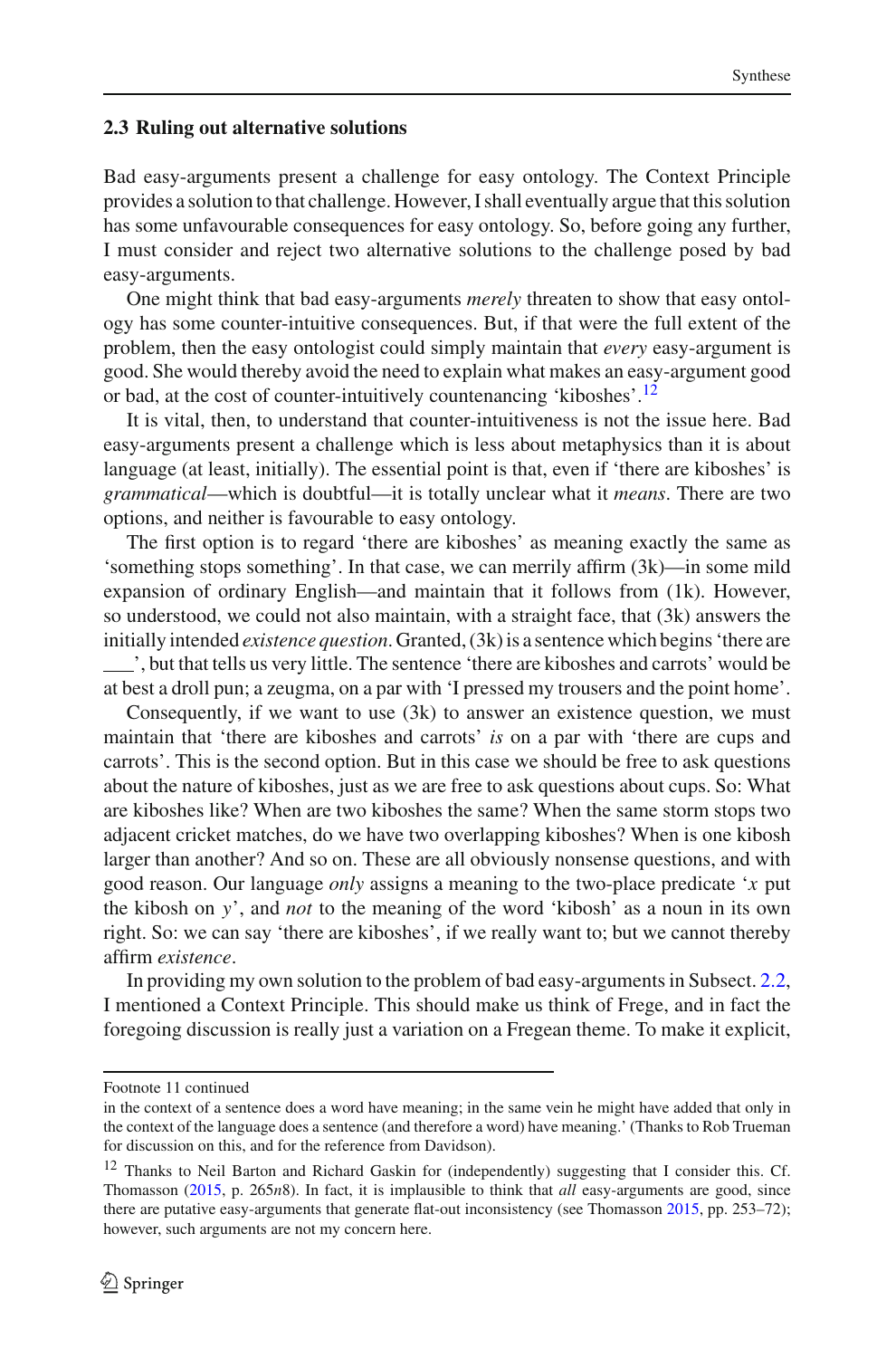recall that Frege considers the idea of simply *defining* certain numerical expressions as follows:

the number 0 belongs to  $F = \exists x Fx$ the number 1 belongs to  $F = \exists x \forall y (Fy \leftrightarrow x = y)$ the number 2 belongs to  $F = \exists x \exists y (x \neq y \land \forall z (Fz \leftrightarrow (x = z \lor y = z)))$ 

and so on. But Frege immediately criticises this, pointing out that in this case

we should be unable to justify the expression '*the* number which belongs to the concept  $F'$ .... It is only an illusion that we [would] have defined 0 and 1; in reality we have only fixed the sense of the phrases:

> 'the number 0 belongs to' 'the number 1 belongs to'

but we have no authority to pick out the 0 and 1 here as self-subsistent objects that can be recognised as the same again. $13$ 

For present purposes, the point is as follows. If you think that *all* easy-arguments provide good answers to existence questions, then you have fallen victim to the 'illusion' which Frege highlighted.

Everyone, then, must accept that there are bad easy-arguments. And Thomasson herself accepts this. Moreover, she has her own explanation as to what makes them bad. Thomasson maintains that bad easy-arguments involve a concept with *applica-*

Wilfred Sellars [\(1956](#page-23-11), Sects. 8ff.) considers an easy-argument like the following:

- (1) the rug appears red to me
- (2) the rug presents me with a red sense datum
- (3) there are sense data

Sellars agrees that it is fine to infer (2) from (1), provided that you read (2) as a mere variant on (1); however, that reading bars the inference to (3).

Quine [\(1960](#page-23-6): see footnote 5, above) considers both the easy-argument to 'sakes', and also an easy-argument to the existence of units of measurement, such as:

- (1) the race is 26.2 miles long
- (2) there are 26.2 miles between the start and the finish of the race

(3) there are miles

David Lewis [\(1973,](#page-23-12) p. 84) presents us with this easy-argument:

(1) things might be otherwise than they are

Subject to certain caveats, Lewis suggested that this creates a 'presumption' in favour of taking 'seeming existential quantifications in ordinary language at their face value' [\(1973,](#page-23-12) p. 84). However, Lewis was careful to flag these caveats and, by the time he wrote his [1986](#page-23-13), any hint of endorsing this easy-argument had drifted away; for the whole point of his [1986](#page-23-13) is to defend (3) via a lengthy, difficult, cost-benefit analysis. (Thanks to Mark Sainsbury for drawing my attention to these features of Lewis.).

<span id="page-6-0"></span><sup>&</sup>lt;sup>13</sup> Frege [\(1884,](#page-23-8) p. 56, Frege's emphasis). One might say, then, that Frege was the first philosopher to criticise easy-arguments. Indeed, there is a rich history of engagement with such arguments.

Trueman [\(2014,](#page-23-10) p. 370*n*22) suggests that this kind of argument is present in Wittgenstein's [\(1931–1934](#page-24-1), p. 315) cryptic criticism of Ramsey's logicism.

Quine rejected such easy-arguments, on the grounds that we are in the presence of '*defective* nouns: they are normally used only in a limited selection of the usual term positions. Their defectiveness…is easily exposed in absurd interrogation: Are miles alike? If so, how can they count as many? And if they cannot, what of the two hundred between Boston and New York?' [\(1960](#page-23-6), p. 50).

<sup>(2)</sup> there is a way things could have been, besides the way they actually are

<sup>(3)</sup> there exist ways things could have been, i.e. possible worlds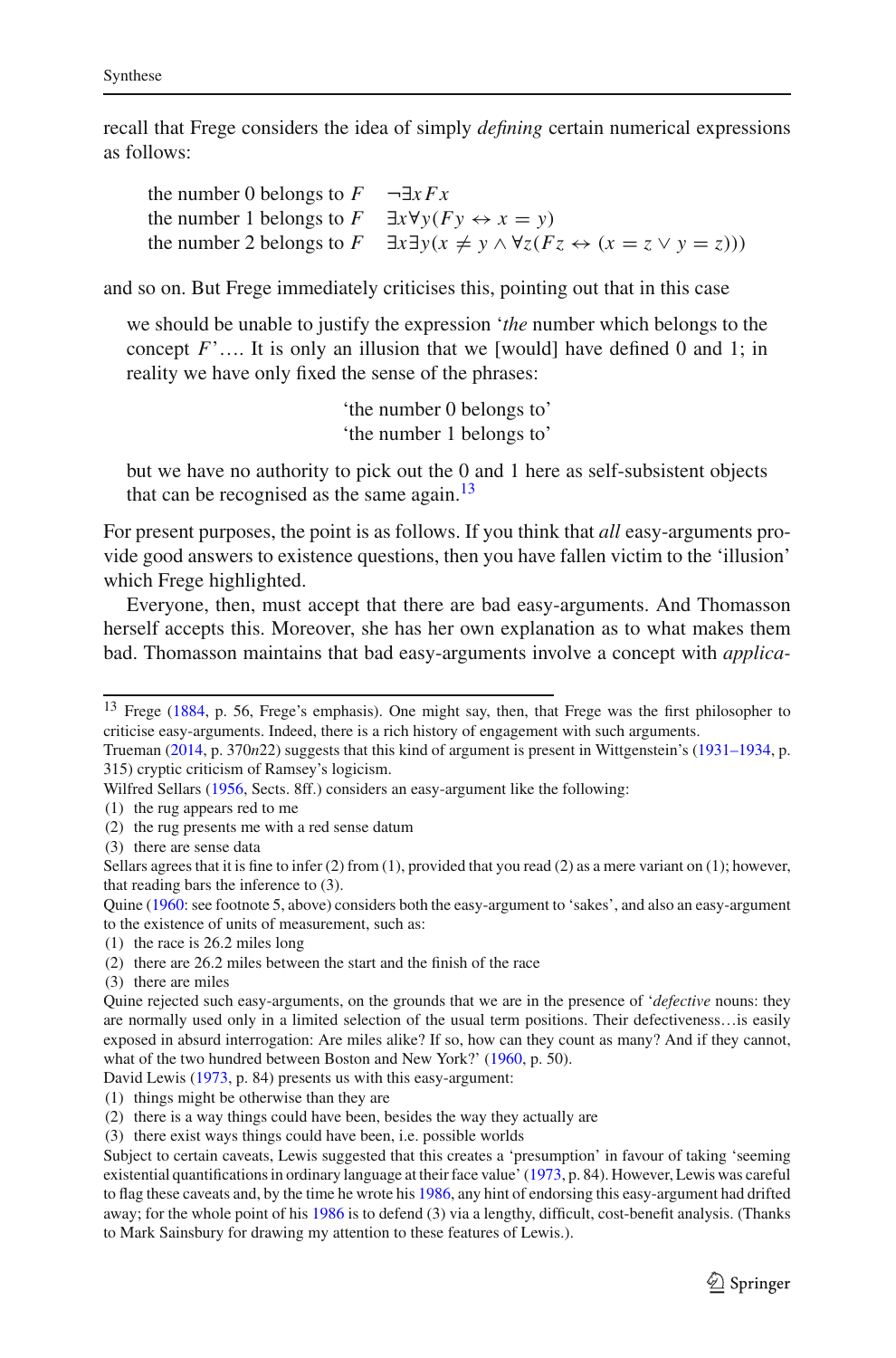*tion* conditions but with no *coapplication* conditions. Her point is that we know (for example) when to apply the concept *kibosh*, for we know when to utter sentences of the form  $x$  put the kibosh on  $y$ ; however, we have no idea when to say whether two kiboshes are one and the same. $14$ 

Thomasson's reaction to bad easy-arguments evidently has something in common with my invocation of the Context Principle. After all, both Thomasson and I have raised difficulties with the idea of saying that two 'kiboshes' are the same. However, my response is importantly different from Thomasson's. It is not just that we do not know when to say when two 'kiboshes' are the same: we also have no ability to ostend 'kiboshes'; to compare 'kiboshes'; or, indeed, to say *anything* about 'kiboshes'. (Compare and contrast the situation here with the case of numbers, discussed above, and with what I shall say about events and colours in Subsect. [2.4.](#page-8-0)) To repeat the Fregean point: we have *only* fixed the meaning of the two-place predicate '*x* put the kibosh on *y*'. So it is not just that we do not know when to say 'this kibosh  $=$  that kibosh'; we do not even yet know what such a phrase could *mean*. Consequently, it is a mistake to say that there is a monadic concept, *kibosh*, with application conditions but without coapplication conditions. There is not yet even a concept of the right shape.

If we do not yet have a monadic concept, *kibosh*, it is worth asking what it would take for ordinary language to provide us with such a concept. Given the above, an obvious suggestion is the following. Suppose that, in addition to all of the sentences of the form

### *x* put the kibosh on *y*

we also had a range of sentences of the form

#### this kibosh  $=$  that kibosh

In that case, one might hope that these provide us (respectively) with application and coapplication conditions for a concept *kibosh*, so that in a language containing such sentences we would be able to infer from 'rain put the kibosh on the cricket match' to 'there are kiboshes' in a way which genuinely affirmed the existence of 'kiboshes'.

However, developing a point due to Robert Trueman,  $^{15}$  even this is doubtful. So far, it is only uncontroversial that there are circumstances in which it would be appropriate to produce sentences of two kinds of shape, both of which happen to contain the inkmark 'kibosh'. However, it is obvious that the ink-mark 'hat', as it occurs in 'this  $kibosh = that kibosh'$ , is not a term which refers to headwear. For similar reasons, it is debatable whether 'this kibosh' genuinely behaves as a *term*, and whether the ink-mark  $\equiv$  genuinely expresses *identity*, in sentences of the shape 'this kibosh  $=$ that kibosh'. And, if not, we still cannot affirm the existence of 'kiboshes'.

<sup>14</sup> Thomasson [\(2015](#page-23-2), pp. 264–266). See also Quine [\(1960](#page-23-6), p. 50).

<span id="page-7-1"></span><span id="page-7-0"></span><sup>&</sup>lt;sup>15</sup> [Trueman](#page-23-10) [\(2014](#page-23-10)) offers an excellent criticism of neo-logicism, whose core is as follows. The only statements the neo-logicist can work with are those supplied by Hume's Principle. However, in Thomasson's terms, Hume's Principle aims *only* to provide us with application and coapplication conditions. Trueman then argues that these aims are insufficient to introduce us to the concept *number*. Consequently, Hume's Principle fails even to provide us with application or coapplication conditions; it merely pairs up two shapes of sentences.

This a good point for me to mention that the material in this subsection would certainly not have existed, had it not been for the many discussions I have had with Rob Trueman over the past few years.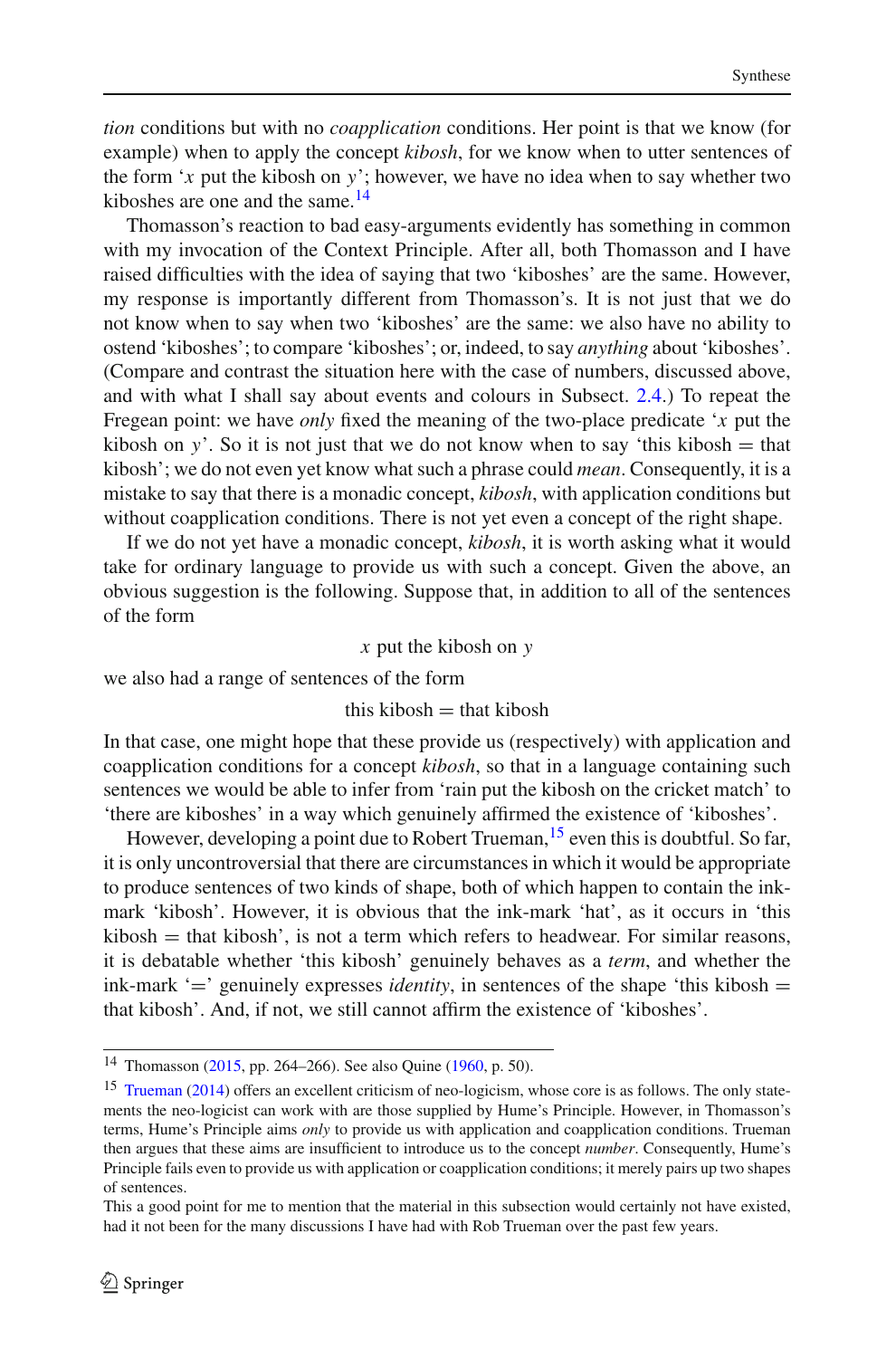This prompts a deep question: *At what point should we become convinced that an expression genuinely behaves as a term (in some sentence of some language)?* I do not have a general answer to that question. There will be cases where it is wholly unreasonable to deny that we have a genuine term, cases where it is wholly unreasonable to maintain that we have a genuine term, and most likely a broad spectrum of cases in-between. Ordinary language is a wildly complicated phenomenon.

### <span id="page-8-0"></span>**2.4 Not-so-easy ontology**

In the previous subsection, I criticised some alternative solutions to the challenge posed by bad easy-arguments. Henceforth, I shall take it as established that the easy ontologist must adopt my Context-Principle-based solution, as outlined in Subsect. [2.2.](#page-3-4) I now want to explain that my solution comes with a catch: it indicates that 'easy' ontology is something of a misnomer.

The essence of the problem can be stated briefly. Suppose that existence questions can and should be answered just by reflecting upon ordinary usage. (To be clear: this supposition is controversial, and I shall ultimately reject it.) Even then, a good answer along these lines will require a careful examination of the rich variety of ways in which we ordinarily speak. So, there is no guarantee that existence questions are easily answerable.

That is the essence of the problem, but it needs refining. For a start: whilst there is no *guarantee* that existence questions can be answered straightforwardly, we might get lucky in certain cases. Indeed, I envisage the following defence of easy ontology:<sup>16</sup>

To assess the easy-argument  $(1n)$ – $(3n)$ , I concede that we must invoke the Context Principle. But this does not yet make ontology *difficult*. After all, anyone who is competent in using numerical terms will be equally competent in handling the claims (*i*n)–(*iii*n) from Subsect. [2.2.](#page-3-4) And such claims show that 'the number of bagels' really does behave as a term in (2n). So, on the basis of claims that lie readily to hand for an ordinary speaker, we can easily see that the easy-argument  $(1n)$ – $(3n)$  is good.

I am sympathetic to this line of thought, in the specific case of *numbers*. Crucially, though, this point does not generalise to all of the easy-arguments that Thomasson endorses. To show this, I shall consider them case-by-case.

The case of *events* seems broadly comparable to the case of numbers. If anything demonstrates an 'ordinary' commitment to events, it is not (1e), nor (2e), nor any array of claims of that shape. Rather, it is the wider fact that we are all perfectly prepared to make claims like these:

- (*i*e) that [*pointing*] is an exemplary Fosbury Flop
- (*ii*e) the First World War and the Great War are one and the same
- (*iii*e) the cricket match and the baseball match started simultaneously, but the former outlasted the latter by four days, and was rather more exciting

<span id="page-8-1"></span><sup>16</sup> Thanks to Peter Hulme for raising this point.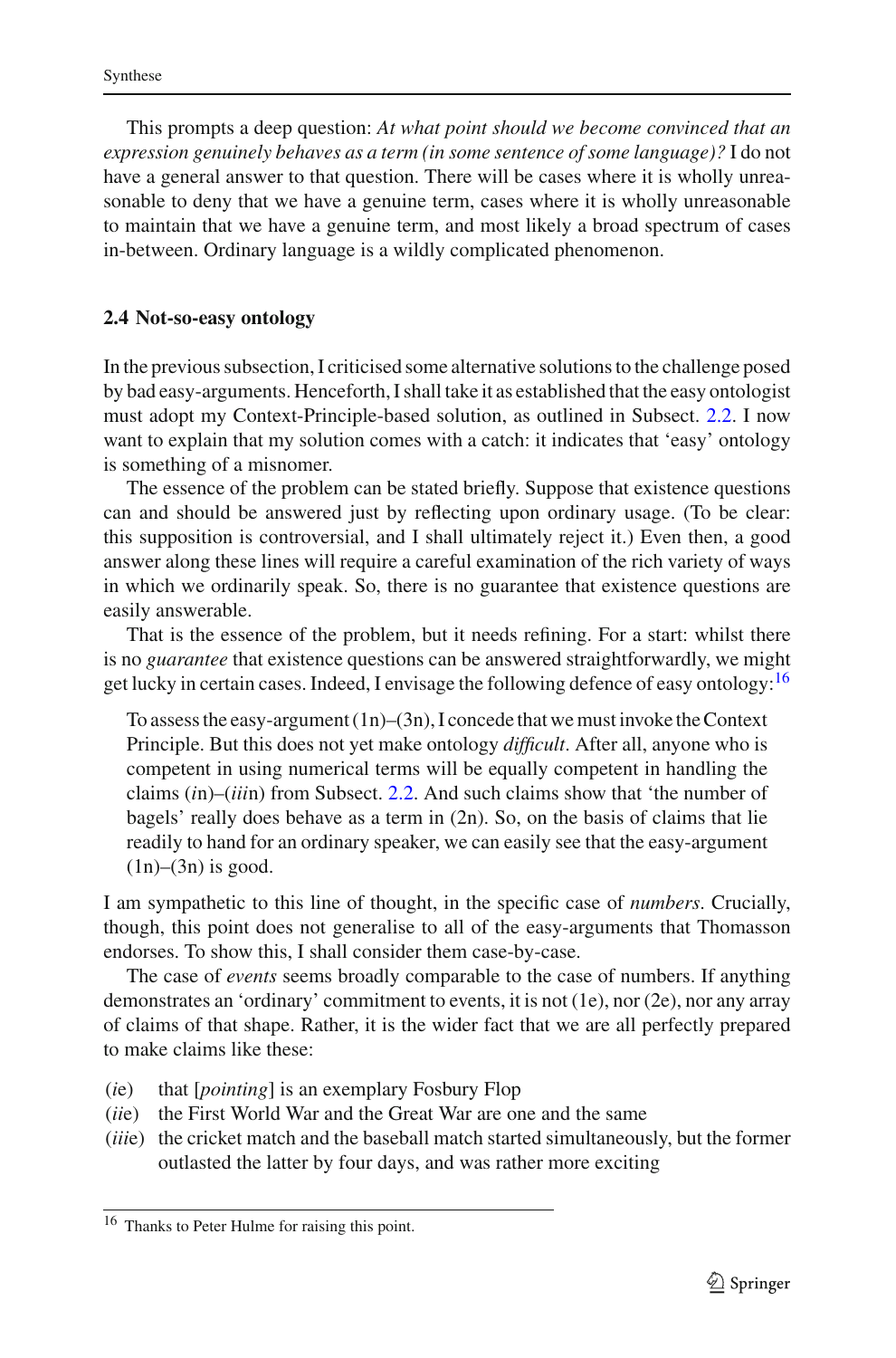Respectively, these sentences seem to involve us ostending events, identifying them, and comparing them in multiple ways.

Initially similar thoughts apply to *colours*. If anything demonstrates an 'ordinary' commitment to colours, then Michael Dummett is surely right that it is our ordinary willingness to make claims like these: $17$ 

- (*i*c) this colour [*pointing*] is the colour red
- (*ii*c) the colour of my rug is the same as the colour of my mug
- (*iii*c) red is warmer than blue, it is complementary to green, and it lies between orange and purple

Again, we have apparent ostension, identification and a rich range of comparisons. However, (*i*c)–(*iii*c) are couched in terms of *colours*, whereas Thomasson's original easy-argument, (1p)–(3p), was couched in terms of *properties*. So if (*i*c)–(*iii*c) are to be used to defend any easy-argument, it will not be the easy-argument (1p)–(3p), but instead the alternative easy-argument:

- (1c) that rug is red
- (2c) the colour of that rug is red
- (3c) there are colours

Indeed, the case of properties *per se* (as opposed to colours) turns out to be surprisingly difficult. Thomasson believes that we can always transition from predications to properties, and so endorses *all* easy-arguments with this shape:<sup>18</sup>

 $(1p')$  *a* is *F* 

- $(2p')$  *a* has the property of being *F*
- (3p) there are properties

But Dummett gave us excellent reasons to doubt this. Consider this example:<sup>[19](#page-9-2)</sup>

 $(1p'')$  slobber is slimy

- $(2p'')$  slobber has the property of being slimy
- $(3p'')$  there is a property (of sliminess)

Given the discussion in Subsect. [2.2,](#page-3-4) if we want to defend this easy-argument, then we must vindicate this reading of  $(2p'')$ :

| term predicate | term                                    |
|----------------|-----------------------------------------|
|                |                                         |
|                | slobber has the property of being slimy |

rather than this alternate reading:

| term | predicate                               |           |
|------|-----------------------------------------|-----------|
|      | slobber has the property of being slimy |           |
|      | copula                                  | adjective |

<sup>17</sup> Dummett [\(1956,](#page-23-14) pp. 498–501, [1981,](#page-23-15) pp. 72–80).

<span id="page-9-0"></span><sup>18</sup> Thomasson [\(2015](#page-23-2), pp. 234, 258).

<span id="page-9-2"></span><span id="page-9-1"></span><sup>19</sup> Dummett [\(1981,](#page-23-15) pp. 77–79).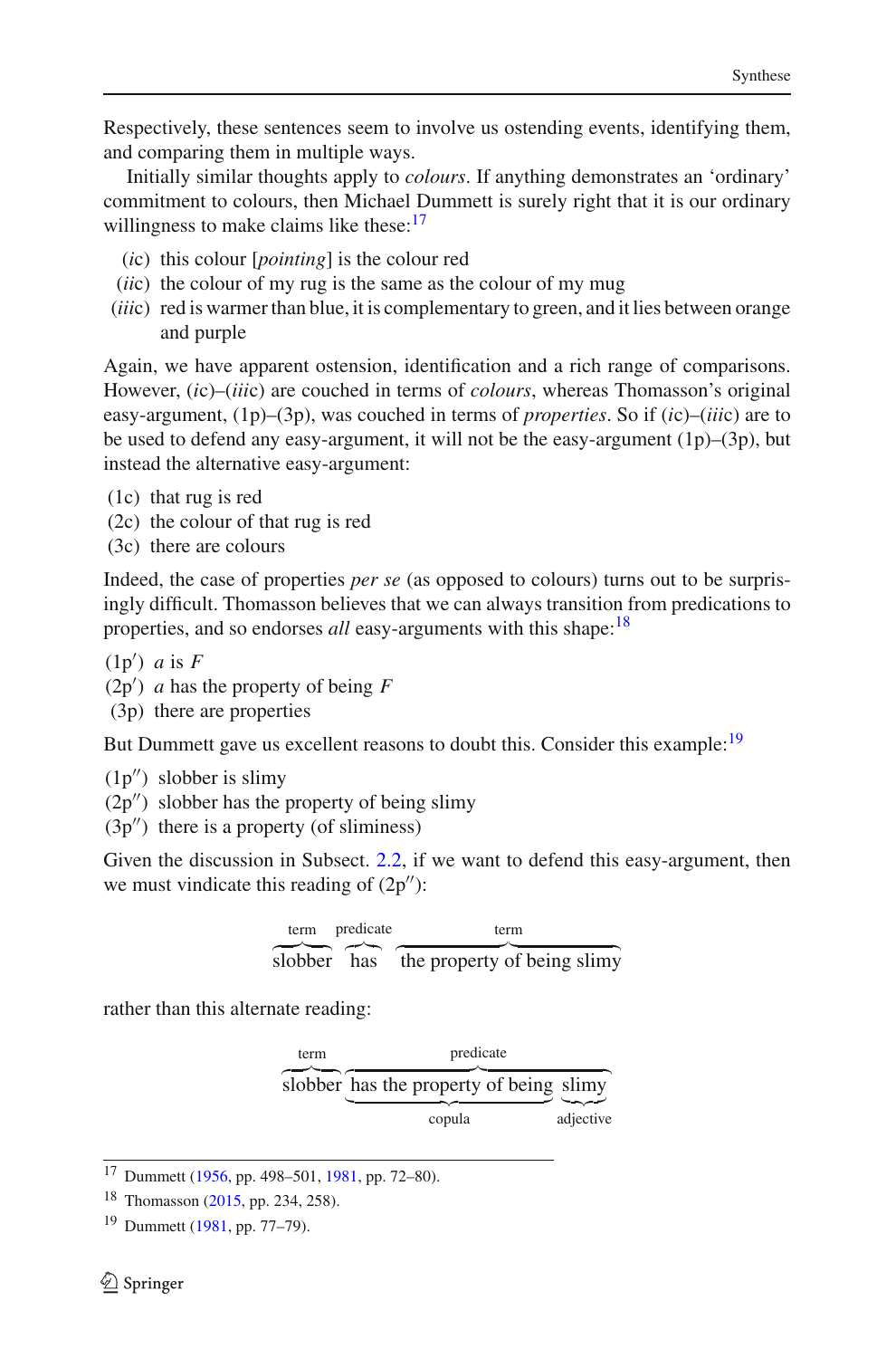which can be regarded as a mere variant of  $(1p'')$ :

| term    |    | predicate        |
|---------|----|------------------|
| slobber | 18 | slimy            |
|         |    | copula adjective |

If we want to vindicate the first reading, without looking beyond ordinary language, then we must deploy the Context Principle. But, as Dummett notes, wider practice does *not* afford us a rich range of usage for the expression 'property of being slimy', or 'property of sliminess'. We do not ostend 'the property of sliminess', but slimy things such as slobber.<sup>[20](#page-10-0)</sup> We do not make a wide range of identity claims in which the identified object is 'the property of sliminess'. And we lack a rich range of comparatives concerning 'the property of sliminess'. Moreover, even if we were to find a vernacular which treated 'the property of sliminess' in a suitably rich sense, we should expect there to be further subtle variations concerning different predicates, across different vernaculars, and across different languages. None of this can be settled once and for all, via *a priori* means. And none of it can be settled without a huge amount of (linguistic) effort.

The case of propositions is much the same as the case of properties. $^{21}$  In considering the argument  $(1t)$ – $(3t)$ , Thomasson requires that we read  $(2t)$  as:

| term                                              | predicate |
|---------------------------------------------------|-----------|
|                                                   |           |
| the proposition that Tillman is a bulldog is true |           |

rather than as follows:



where the sentential operator is essentially redundant, but might add emphasis, as in

|        | sentence             |
|--------|----------------------|
|        | Tillman is a bulldog |
| verily |                      |
|        | sentential operator  |

To vindicate the first reading, we would need to become convinced that ordinary usage involves us in (for example) indicating, identifying, and comparing propositions as

<span id="page-10-0"></span><sup>20</sup> NB: I am *not* suggesting that every object must be capable of ostension. My point is simply that (apparent) ostensions can help to convince us that we are genuinely dealing with objects; and whereas we do ostend colours, we do not ostend the property of sliminess.

<span id="page-10-1"></span><sup>21</sup> Which is no surprise, when we regard sentences as 0-place predicates.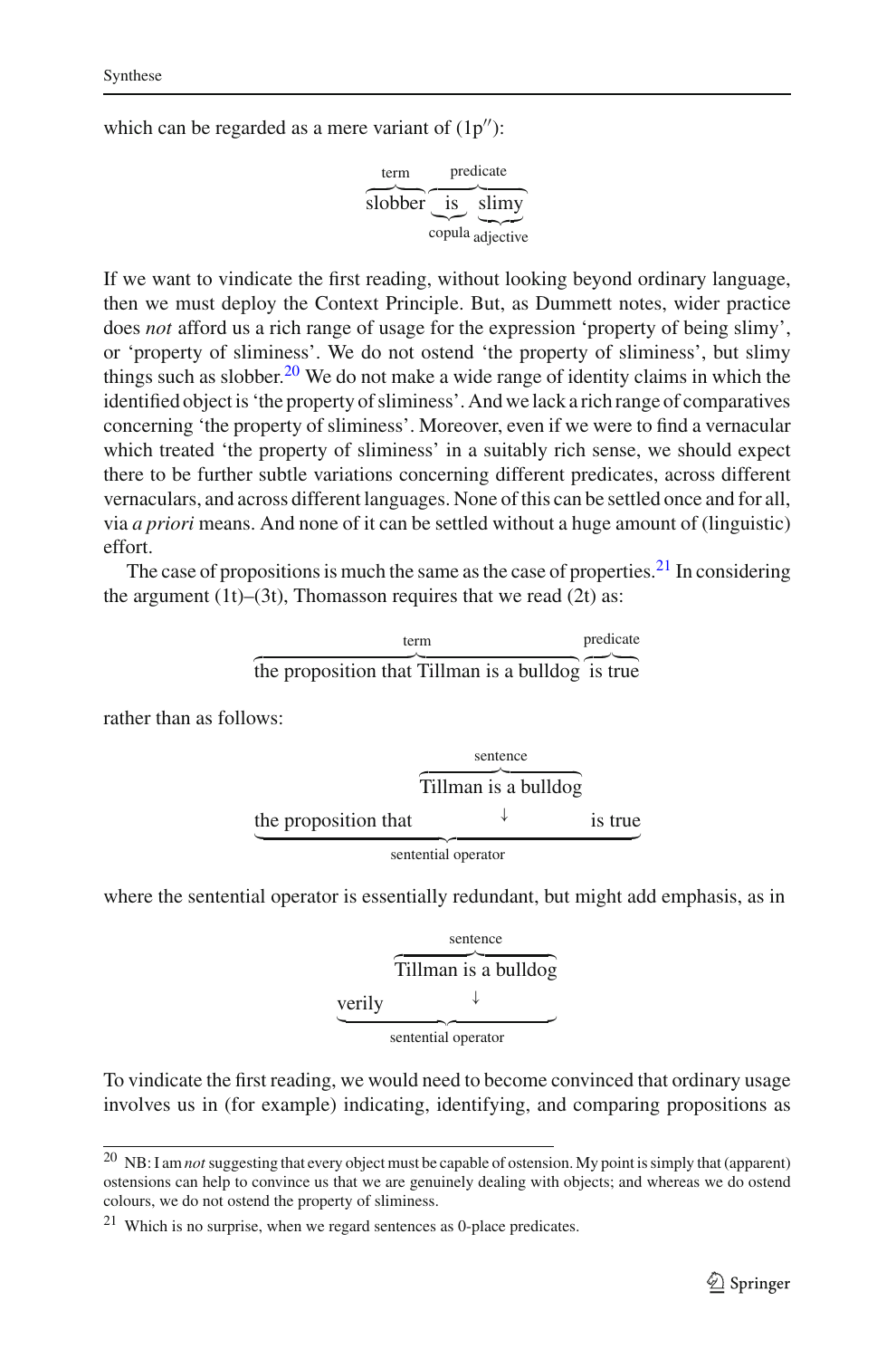such. And perhaps a careful analysis of ordinary usage might eventually convince us one way or the other. However, we should expect that analysis to be genuinely difficult[.22](#page-11-0)

I began this subsection by noting that there is no guarantee that it will be an easy task to determine whether or not any given easy-argument is good or bad. I have bolstered this point: the task is sometimes very difficult indeed. In short: *easy ontology ain't easy*.

With that said, I should come clean, and note that this does not contradict Thomasson's official statement of easy ontology. In the careful formulations of her programme, Thomasson explains that she is not using the word *easy* in its ordinary sense. Rather, it is to be read in a 'technical sense', as a shorthand for the idea that 'no epistemically metaphysical work is required' in answering existence questions.<sup>23</sup> So, Thomasson herself allows for the possibility that easy ontology can be time-consuming, complicated, and so forth.

I shall revisit this idea of *distinctively* 'epistemically metaphysical work' in Subsect. [4.](#page-21-0) Here, though, I shall simply offer three reasons—in increasing order of importance—for why I have spent several pages explaining why, and how, easy ontology ain't easy.

First: even if the official formulations of a programme are careful, slogans and brand names can be misleading. If they are not contested, then their rhetorical impact can be hard to dislodge.

Second: Thomasson repeatedly describes the inferences in her favoured easy-arguments as 'trivial'.<sup>[24](#page-11-2)</sup> Unless 'trivial' is meant in a suitably technical sense, this is wrong. The putative inferences to the existence of properties or propositions are highly non-trivial, and even if they are ultimately legitimate inferences, this has yet to be shown.

Third: the need for easy ontologists to invoke a Context Principle indicates a deep connection between a self-consciously 'neo-Carnapian' approach to metaphysics, and approaches that are more inspired by Frege. $25$  And I will crucially exploit that connection in the next section.

To be clear, then: for everything I have said so far, it remains possible that existence questions can and should be answered just by considering ordinary language. All I have shown is that such answers are sometimes difficult to obtain, since they must always take into account the Context Principle.

<sup>&</sup>lt;sup>22</sup> And if you doubt this, consider the classic exchange between [Austin](#page-23-16) [\(1950\)](#page-23-17) and [Strawson](#page-23-17) (1950).

<span id="page-11-1"></span><span id="page-11-0"></span><sup>23</sup> Thomasson [\(2015,](#page-23-2) p. 329), see also Thomasson [\(2015,](#page-23-2) pp. 17, 45*n*12, 113–4, 128–9, 158, 173, 204–5, 249, 270, 295, 319–21, 326–30).

<span id="page-11-2"></span><sup>24</sup> Thomasson [\(2007](#page-23-5), pp. 159, 162–3, [2009b,](#page-23-0) p. 6*n*8, [2013](#page-23-1), pp. 1023, 1025–1030, 1033, 1036, 1038–1040, 1045, 1049, [2015](#page-23-2), pp. 14, 21, 33–34, 39, 47–50, 56, 73, 111, 127–132, 134–135, 136–156, 159, 172– 173, 180, 191–196, 202–203, 205, 217, 219, 221, 229–232, 247, 251–254, 257, 273–276, 280, 282–284, 290–293, 296, 301, 318, 323, [2016](#page-23-3), pp. 2, 7–8, 14, 16–17, [forthcoming](#page-23-4), pp. 1–16).

<span id="page-11-3"></span><sup>&</sup>lt;sup>25</sup> Thomasson [\(2015,](#page-23-2) pp. 132–145, forthcoming, Sect. 1) suggests that her easy ontology generalises several other deflationary projects, including: Schiffer's pleonastic platonism; Hale and Wright's neo-Fregeanism; and Blackburn's and Price's quasi-realism. She does not, though, discuss any version of a Context Principle.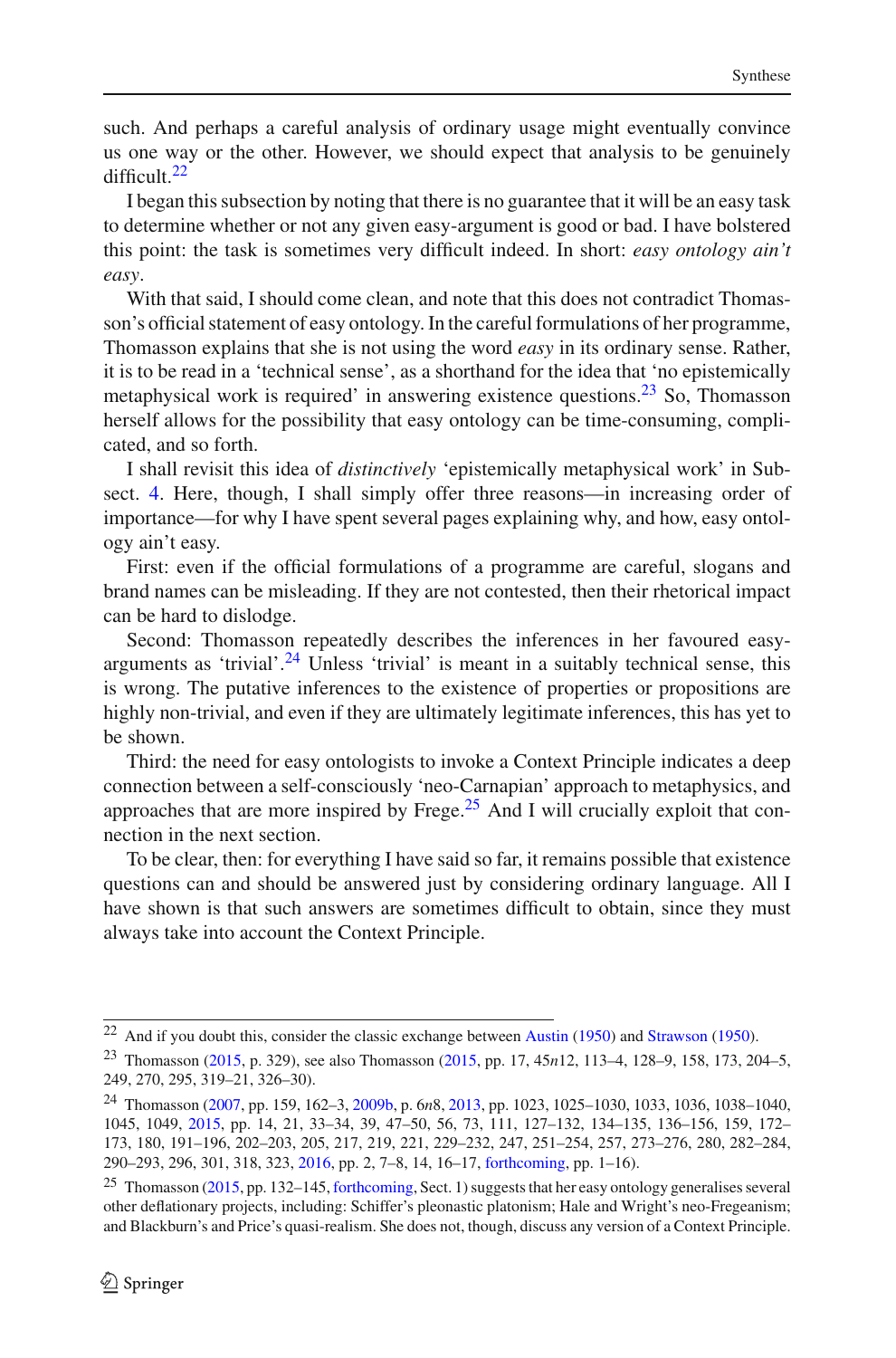# <span id="page-12-4"></span>**3 Mereology and ordinary usage**

I now want to show, though, that there is no reason to hope that certain existence questions can be settled just by considering ordinary language. In particular, I shall take the debate surrounding mereology as a case study. This is significant, since almost every metaphysical deflationist takes the mereology debate as their favourite example of a supposedly pointless debate. To put the point crudely: since easy ontology cannot even beat up the punchbag of contemporary metametaphysics, there is something amiss with easy ontology.

# <span id="page-12-3"></span>**3.1 An argument for universalism**

Thomasson believes in ordinary composite objects, such as tables. Indeed, she is happy to defend their existence via an easy-argument: $^{26}$  $^{26}$  $^{26}$ 

- (1m) these are particles arranged tablewise
- (2m) this thing is a table
- (3m) there are tables

(For what it is worth, I am sympathetic to the soundness of this argument. However, given the discussion of Sect. [2,](#page-2-4) we should not expect that it will be *easy* to establish its soundness. I will reinforce this point from Sect. [3.3](#page-15-0) onwards.)

Thomasson, however, goes well beyond countenancing tables. Indeed, she maintains that easy ontologists should embrace mereological universalism (henceforth simply *universalism*). I shall reconstruct her argument to this conclusion in five steps.<sup>[27](#page-12-1)</sup>

*Step 1.* Consider the question: *Which composite entities exist?* One answer is: Exactly those entities, for which we have simple words in ordinary English. Crudely, the idea is that we can answer the question just by picking up a contemporary English dictionary and highlighting all the nouns which are supposed to apply to composites. But this answer—indeed this whole approach—seems much too *parochial*. [28](#page-12-2) We all know that we could have spoken differently; indeed, that our dictionaries have changed

<span id="page-12-0"></span><sup>26</sup> Thomasson raises two minor points about this argument which are well worth noting. First: since the expression 'particles arranged tablewise' is a philosopher's invention, (1m)–(3m) may well not qualify as an argument of ordinary English. Nonetheless, the argument is dialectically appropriate in the context of the mereology debate, and it may be offered in a suitable *extension* of ordinary English where all parties are happy to use this new expression (see [Thomasson 2015](#page-23-2), pp. 106–107, 150). Moreover, had we preferred, we could instead have considered (as an anonymous referee suggested) an argument in plain English such as:

 $(1m')$  he built a table

 $(2m')$  there is a table which he built

 $(3m')$  there are tables

Second: Thomasson does not need to provide an inference *to* (2m). Instead she could simply *start* with a paradigm instance of (2m), as uttered in ordinary English perhaps while ostending a table (see [Thomasson](#page-23-2) [2015,](#page-23-2) pp. 141–144). Nothing I say in criticism of Thomasson will exploit either point.

<sup>&</sup>lt;sup>27</sup> Particularly drawing on Thomasson  $(2007, pp. 183-185)$  $(2007, pp. 183-185)$ .

<span id="page-12-2"></span><span id="page-12-1"></span><sup>28</sup> Thomasson [\(2015](#page-23-2), pp. 214–215) claims that easy ontology pleasingly avoids parochialism.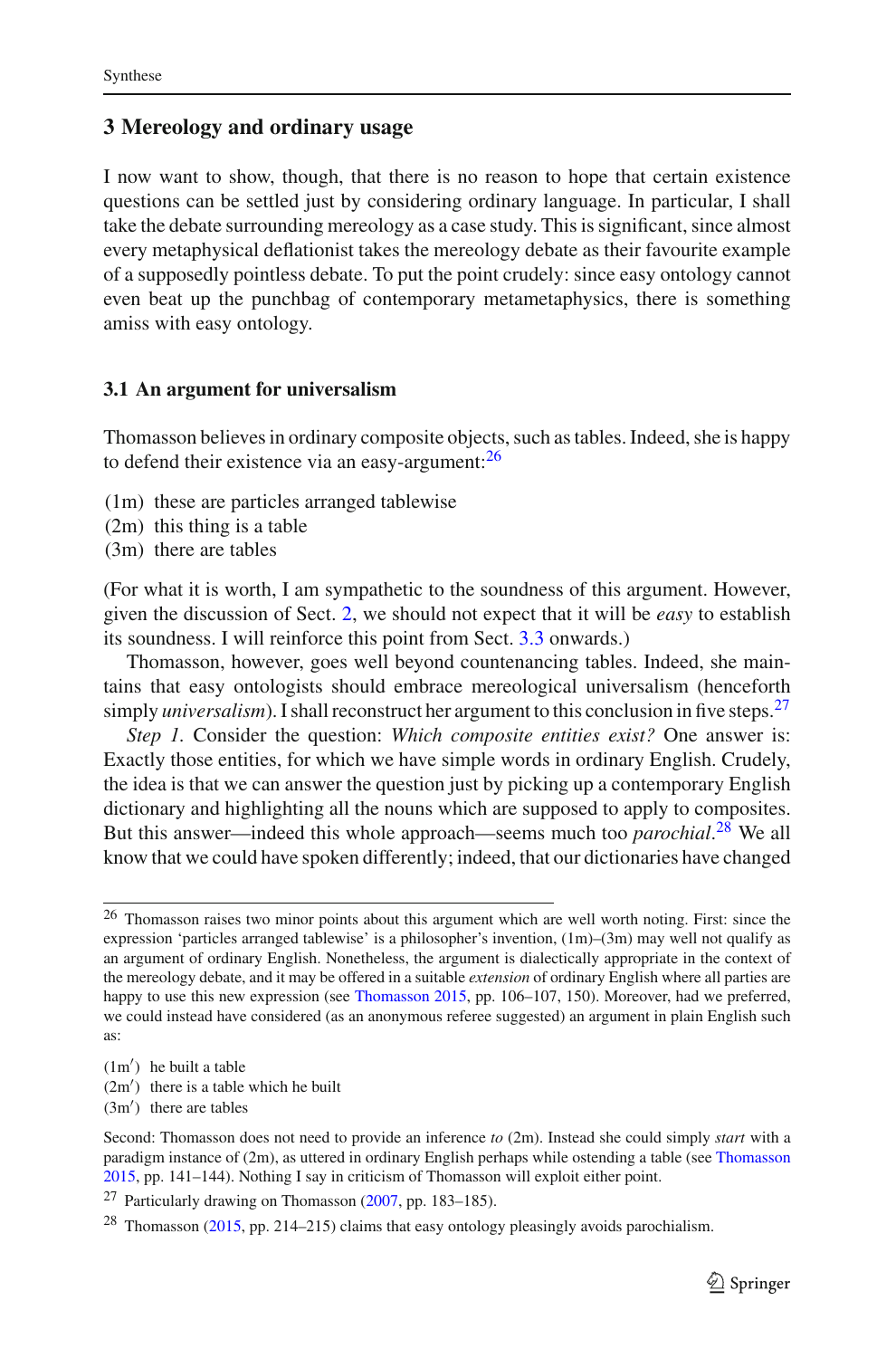and will continue to change. The nouns we happen to have are just the ones we *happen* to have.

*Step 2.* So consider any particles you like, arranged anyhow. We could, in principle, add a word to our language—perhaps 'gluggle'—to deal with exactly those particles, arranged thathow. By such means, 'gluggle' would come to have perfectly reasonable rules for use: encountering particles arranged 'glugglewise', we are to say 'this thing is a gluggle'. And, given the considerations of Step 1, it would be hopelessly parochial to object that this is an illegitimate addition to our language.

*Step 3.* In future-speak, we will then have an easy-argument:

- (1g) these are particles arranged glugglewise
- (2g) this thing is a gluggle
- (3g) there are gluggles

And, given that the argument  $(1m)$ – $(3m)$  is good, so is the argument  $(1g)$ – $(3g)$ . To think otherwise would, again, be horribly parochial. So we must accept that (3g) is true in future-speak.<sup>[29](#page-13-0)</sup>

*Step 4.* Observe that future-speak differs from present usage only by the addition of the word 'gluggle' (and maybe 'glugglewise'). This tiny alteration should not suffice to change the meaning of the word 'exists'. For if it did, then there would not be enough stability in the word 'exists', over time and across vernaculars, to account for communication. So we should accept that the word 'exists' has the same meaning in future-speak as it does now. And, according to Thomasson, the 'core rule' for 'exists' is given as follows:

*K* s exist iff the application conditions actually associated with '*K*' are fulfilled.<sup>30</sup>

If the rule has not changed, then '*K*s exist' is true (in future-speak) iff the (actual) application conditions for the (future) word ' $K$ ' are met. Since (3g) is to be true, we can conclude that the entities which we shall call 'gluggles' exist (already).<sup>[31](#page-13-2)</sup>

*Step 5.* But the word 'gluggle' was a schematic placeholder: we noted that *any* particles, arranged anyhow, could be picked out by that word. So we conclude that any particles, arranged anyhow, constitute an entity.<sup>32</sup> And that is universalism.

<span id="page-13-0"></span><sup>29</sup> In conversation, Teru Thomas raised the following interesting objection to this Step. Given the morals of Sect. [2,](#page-2-4) we may not have introduced a *sufficient* range of uses of the word 'gluggle' for us to succeed in successfully introduced a bona fide concept. Consequently,  $(1g)$ – $(3g)$  might be a bad easy-argument, even whilst (1m)–(3m) is good. There is much more to say here. However, I shall not pursue this point, except to note that it once again illustrates just *difficult* easy ontology can be.

<span id="page-13-1"></span><sup>30</sup> Thomasson [\(2015](#page-23-2), p. 86). See also Thomasson [\(2008,](#page-23-18) pp. 64–67, [2009b,](#page-23-0) pp. 3–5, [2009a](#page-23-19), pp. 453–454, [2015,](#page-23-2) pp. 83–89, [2016](#page-23-3)).

<sup>31</sup> See Thomasson [\(2009b,](#page-23-0) p. 14, [2015,](#page-23-2) pp. 217–220).

<span id="page-13-3"></span><span id="page-13-2"></span><sup>32</sup> Though I shall not pursue it in what follows, I am *extremely* suspicious of this inference. It is reasonable to hold both that adding a single grain of sand to a non-heap never yields a heap, and that adding sufficiently many grains of sand to a non-heap yields a heap. Similarly, then, it seems reasonable to hold both that adding the word 'gluggle' to our vocabulary, together with the claim 'there are gluggles', does not shift the meaning of 'exists', but that embracing universalism *would* involve a shift in the meaning of 'exists'. My point is simple: if meanings are objects, then they are as vague as heaps.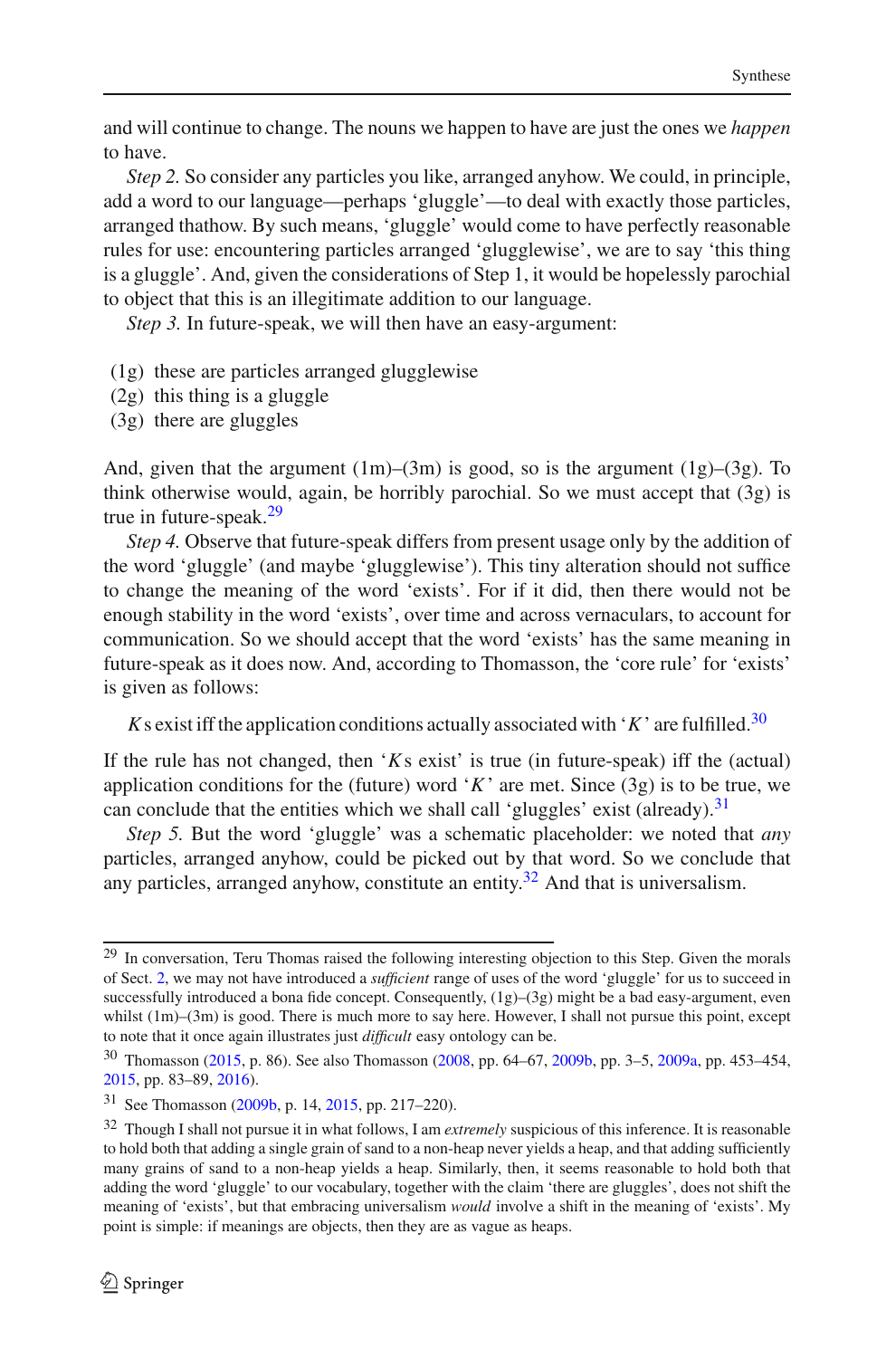# <span id="page-14-3"></span>**3.2 Universalism and ordinary English**

Something rather strange has happened: considerations concerning *ordinary* usage have supposedly led us to embrace universalism. This *extra*ordinary conclusion demands investigation.

Thomasson is of course aware of the potential tension between advocating universalism and focussing on ordinary usage. In an attempt to smooth it away, she writes:

it is true that common sense does not recognize the existence of [gluggles], mereological sums, and the like. Nor, of course, does it deny their existence there are no terms in ordinary English for these things, and common sense understandably does not consider such things at all.... $^{33}$ 

Thomasson maintains, then, that ordinary English speakers do not and *could* not deny universalism, since they (currently) lack the vocabulary even to *formulate* universalism.

Even if we grant Thomasson this point, the tension between her advocacy of universalism and ordinary usage goes deeper than her reply suggests. As Peter van Inwagen notes,<sup>[34](#page-14-1)</sup> universalism entails plenty of extraordinary claims which involve no mereological vocabulary at all. To give us a working example, let the Two Table Room contain what the untutored will describe as two wooden tables, both of which are exactly 30 kg, and nothing else. If universalism is right, then any arbitrary fusion of table parts is itself an object. So, some scattering of parts from the two tables will make it correct to say:

(m) something in the Two Table Room is exactly 51 kg

This is a sentence of ordinary English. But it seems like an extraordinary thing to say. I expect that most ordinary English speakers would reject (m), or be confused as to why it has been said, or search in vain for some 51 kg object. But Thomasson must maintain that  $(M)$  is nevertheless true.

Evidently, Thomasson needs a theory to account for the slippage between what the folk judge, and what she insists is true. Fortunately, she has a theory to hand. According to Thomasson, we should distinguish at least two uses of existential quantification.<sup>35</sup> Sometimes, we use the quantifier to pick out roughly contiguous objects, for example. Read thus, (m) is clearly false: the table parts which would supposedly make it true are diversely scattered. But there is also a 'covering usage' of existential quantification, which licenses any transition from a successful application of a sortal term (e.g. 'there is a *table* in the Room') to a sortally unqualified existential claim (e.g. 'there is a *thing* in the Room'). Read thus, Thomasson maintains that (M) is true. So, according to Thomasson,  $(M)$  is true when read with a 'covering usage' of the quantifier, but most speakers will reject (m) because they will tend to hear it with some other usage in mind.

<sup>33</sup> Thomasson [\(2007](#page-23-5), p. 183).

<span id="page-14-0"></span><sup>34</sup> van Inwagen [\(2009](#page-24-2), pp. 49–50).

<span id="page-14-2"></span><span id="page-14-1"></span><sup>35</sup> Thomasson [\(2009a,](#page-23-19) pp. 458–462).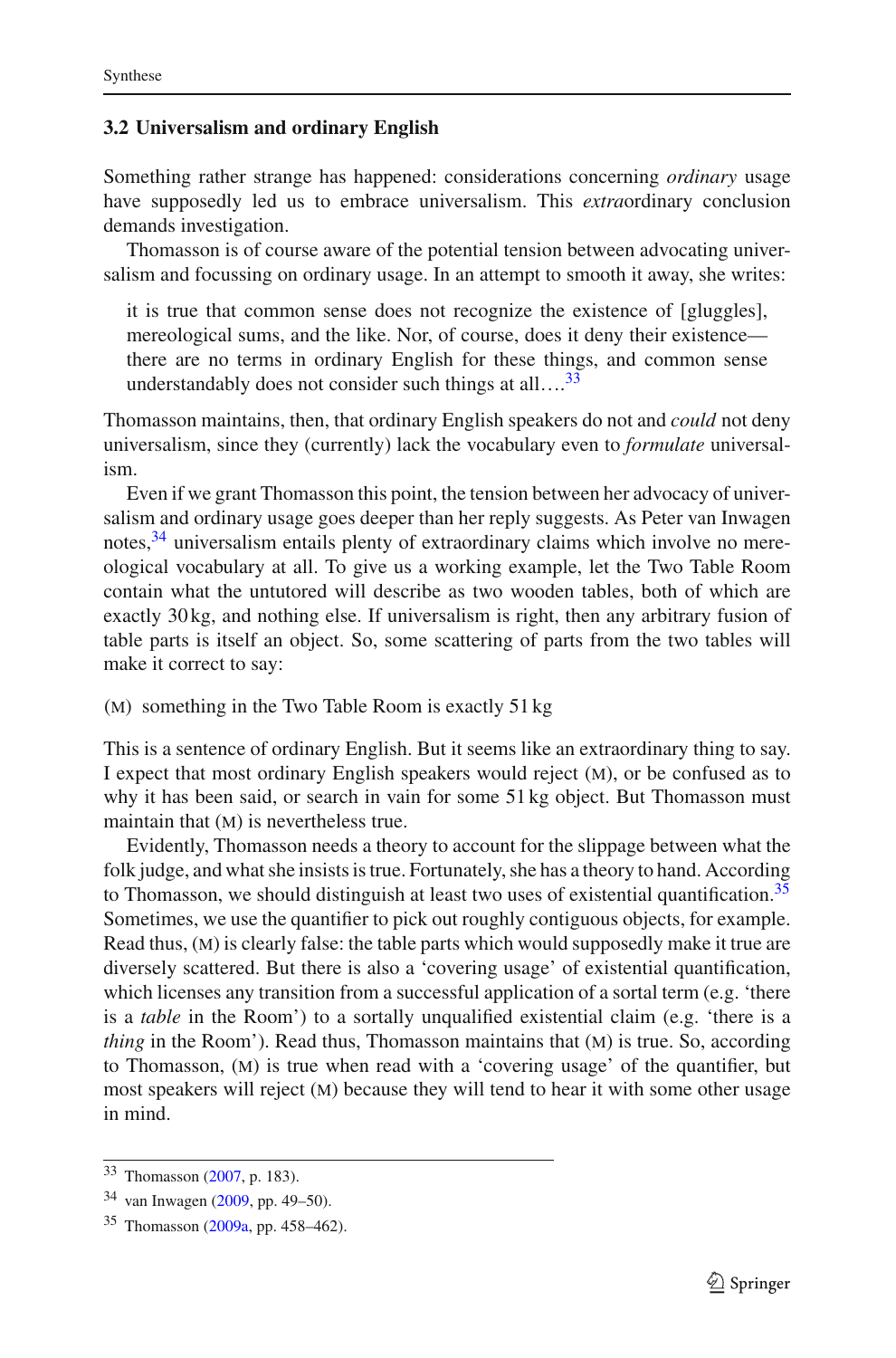Unfortunately, if this proposal is to remove all conflict between ordinary usage and universalism, then, for each mereological sum, there must be some *ordinary* sortal which applies to the sum in question. For if the sortal is itself *extra*ordinary—as 'gluggle' is—then *ordinary* English does not license the transition to a bare (sortally unqualified) existential claim. And ordinary usage just *does not* have sufficiently many sortals. (Of course, if 'mereological sum', or some synonym were a sortal of ordinary English, then every sum would fall under some sortal. However, Thomasson has already told us that 'mereological sum' is not a term of ordinary English; see the quote at the start of this section.)

Thomasson has not, then, succeeded in removing the tension between ordinary usage and universalism. But I should be clear: this does not show that universalism is in conflict with the project of easy ontology *itself*. Perhaps there is some alternative background theory which, all things considered, both offers the best underpinning for ordinary English usage and also categorises (m) as true but *extra*ordinary. That, in any case, is what Thomasson must hope for.

### <span id="page-15-0"></span>**3.3 Nihilism and ordinary usage**

I shall not try to argue that there *is* no such theory. Instead, in this section, I shall try to show the following: for any argument that ordinary usage pulls us towards universalism, there is an exactly analogous argument that ordinary usage pulls us in the opposite direction.

To show this, allow me to introduce a fictional philosopher, Nihal. Via reasoning like Thomasson's, Nihal has become convinced that ordinary usage pulls us towards *nihilism*. Here is why.

Nihal agrees with Thomasson on most of the Steps in the argument of Subsect. [3.1.](#page-12-3) Nihal warmly embraces Step 1: we cannot determine which composites exist, just by considering the nouns we happen to have in English right now. For the same reason, Nihal does not object at Step 2: no one can stop us from introducing a word, such as 'gluggle', to a language.

At Step 3, though, Nihal is more cautious. On pain of parochiality, Nihal agrees that the arguments  $(1m)$ – $(3m)$  and  $(1g)$ – $(3g)$  stand or fall together. For now, though, his commitment remains conditional.

At Step 4, Nihal agrees that adding the word 'gluggle' should not affect the meaning of 'exists'. So he commits to conditional: *if* the argument (1m)–(3m) is sound, *then* the entities which we shall describe as 'gluggles' exist (already). And, wisely or not, Nihal also concedes the force of Step 5. So he commits to the following: *if* the argument (1m)–(3m) is sound, *then* universalism is true.

But Nihal rejects universalism. He is not concerned that it is too ontologically profligate. He is not worried about issues concerning co-location. He has no fear of large-scale causal redundancy. $36$  (So, Nihal's reasoning is certainly not 'epistemically metaphysical'; see Subsect. [2.4,](#page-8-0) Sect. [4.](#page-21-0)) Rather, Nihal simply maintains that (m), and many similar claims entailed by universalism, conflict with ordinary English utter-

<span id="page-15-1"></span><sup>36</sup> [Thomasson](#page-23-5) [\(2007](#page-23-5)) does an excellent job in rebutting these kinds of concerns.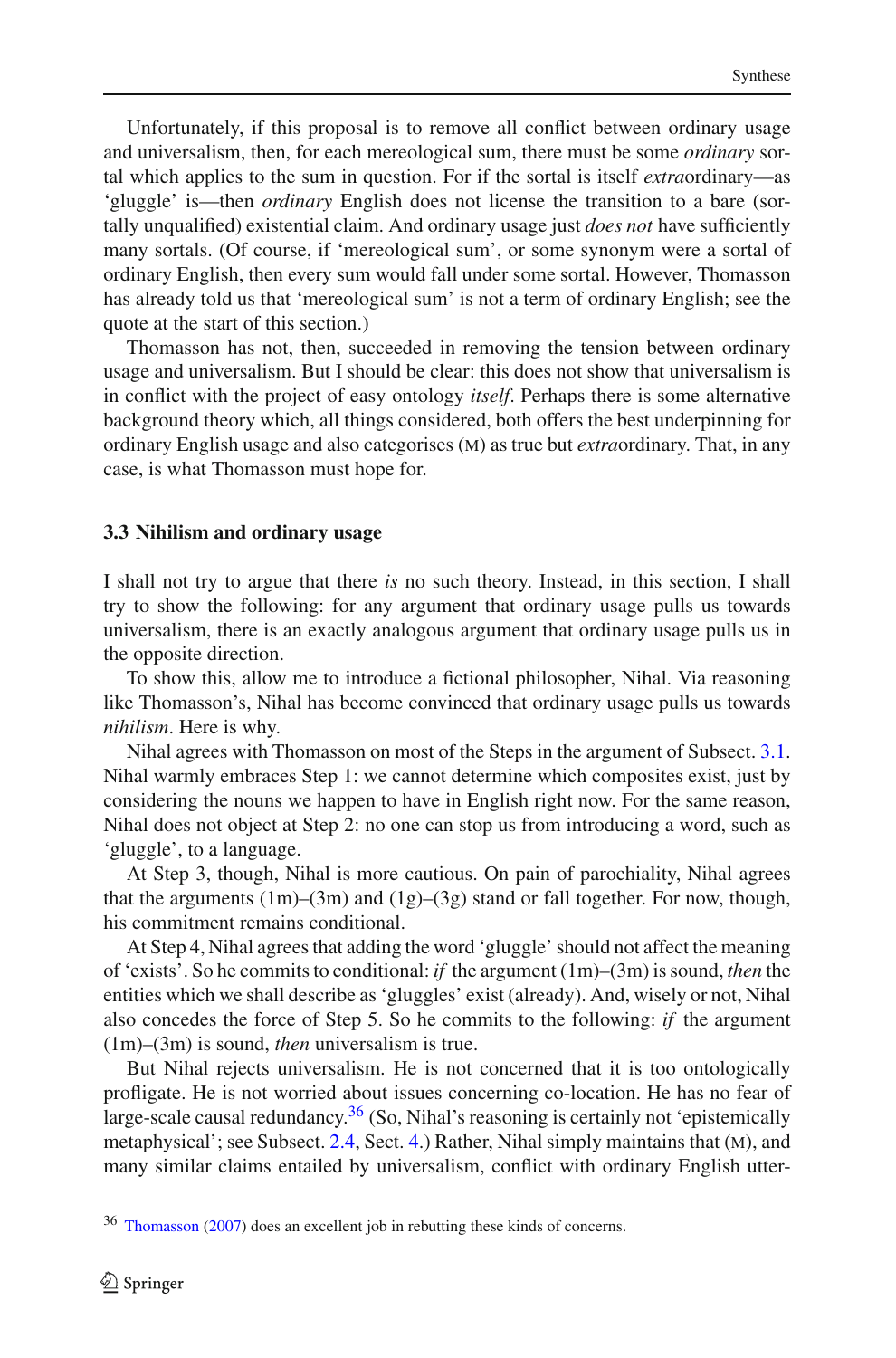ances. So Nihal *tollens*es Thomasson's *ponens*. He rejects the argument (1m)–(3m). And since Nihal is opposed to parochialism, Nihal comes to deny that *any* composites exist.

In sum: just as Thomasson affirms universalism, citing ordinary usage, so Nihal affirms nihilism, citing ordinary usage.

Nihal is, of course, aware that nihilism is in tension with ordinary usage. To smooth away the tension, he adopts van Inwagen's 'language of refuge'.<sup>[37](#page-16-0)</sup> He points out that there is no harm in *saying* (2m), i.e. 'this thing is a table', so long as we understand this as saying no more nor less than (1m), i.e. 'these are particles arranged tablewise'. (Compare this with the observation, from Subect. [2.2,](#page-3-4) that there is no harm in saying 'rain put the kibosh on the cricket match', if we understand this as saying 'rain stopped the cricket match'.) Indeed, Nihal continues, it may even be alright to affirm (3m), i.e. 'there are tables', so long as it is understood similarly. (Compare this with the observation, from Subsect. [2.3,](#page-5-0) that there is no harm in saying 'there are kiboshes', so long as we understand this as saying 'something stopped something'.)

Nihal's only sticking point is this. When speaking strictly, Nihal will describe the Two Table Room as follows: 'there are some particles arranged tablewise with a collective mass of 30kg, and some totally different particles arranged tablewise with a collective mass of 30kg'. But when it comes to the *existence question* of whether there are tables, and tables are singular composite entities, then, Nihal says: 'there are no tables'.

Nihal is mirroring Thomasson's strategy from Subsect. [3.2.](#page-14-3) He sincerely wants to respect ordinary English. He recognises conflict between nihilism and ordinary English. And so, in an attempt to save the phenomena concerning what we ordinarily say to each other—e.g. 'there are two tables in the Room'—he offers a broad theory which allows for this to be true, when heard in terms of particles arranged tablewise, but strictly false when heard in terms of singular composites. (Compare this with Thomasson's suggestion that (m) is false, when the quantifiers are read in terms of roughly contiguous objects, but true when read with a covering usage.)

Can no wedge be driven between Thomasson and Nihal? One might attempt to do so, by insisting that it is *clear* that there are tables in the Two Table Room, but *unclear* whether there is a 51 kg thing in the Two Table Room.<sup>38</sup> In that case, Nihal would be *clearly* wrong, but it would be *unclear* that Thomasson is. But this line of thought is question-begging, for two reasons. First, Nihal admits that he *can* hear a sense in which 'there are tables in the Two Table Room' is (clearly) true; his point is just that the sense in which it is true does not make contact with the relevant *existence-question*. (Recall again, from Subsect. [2.3,](#page-5-0) that there is no harm in saying 'there are kiboshes', so long as we understand this as saying 'something stopped something'.) Second, all of this ultimately depends upon empirical claims concerning what is clear (or not) to *ordinary English speakers*. Until we have a survey of their attitudes to hand, neither Thomasson nor Nihal can claim superiority here. But, even in the absence of a survey,

<sup>37</sup> van Inwagen [\(1990](#page-23-20), pp. 105, 109).

<span id="page-16-1"></span><span id="page-16-0"></span><sup>38</sup> Anticipating the discussion of 'customary rules for use', below: this idea could be bolstered if we could establish that the 'customary rules for use' governing 'table' are somehow clearer than those governing 'thing'. Thanks to an anonymous referee for suggesting I consider these responses.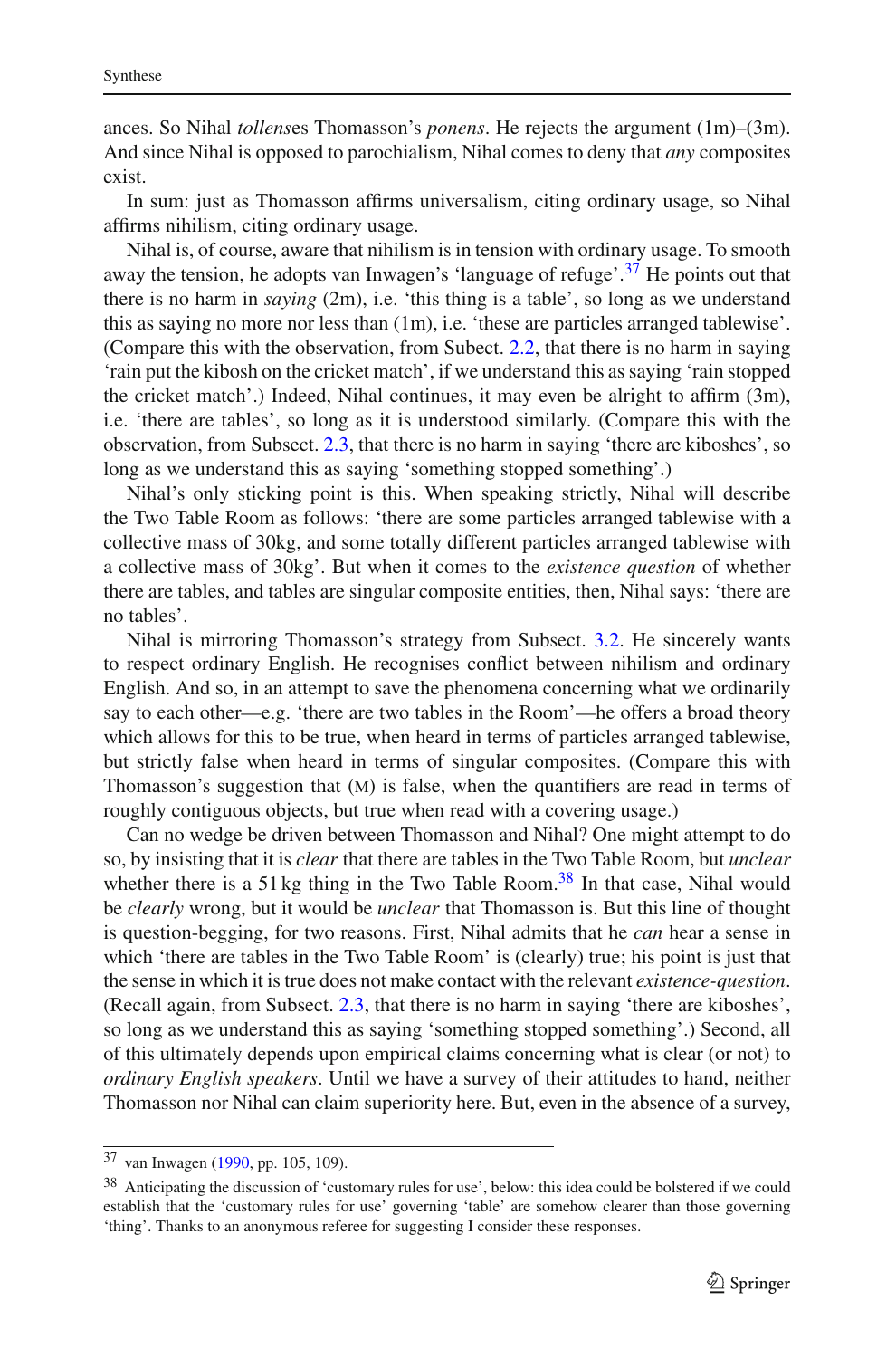I am willing to stick my neck out and make a prediction: $39$  most of those ordinary people who find it clear that there *are* tables in the Two Table Room will find it equally clear that there is *no* 51 kg thing there. Thomasson and Nihal are roughly as 'clearly wrong' as each other.

For her part, Thomasson explicitly criticises a character like Nihal as follows:

the table-denier *is not making any theoretic claim we can make sense of* —since if he accepted the term 'table' with its customary rules of use, it would be an obvious truth that there are tables.<sup>40</sup>

But this complaint also fails to break the parity between Nihal and Thomasson. Nihal can offer an exactly analogous complaint:

Thomasson is *not making any theoretic claim we can make sense of* —since if she accepted ordinary words with their customary rules for use, it would be an obvious truth that nothing in the Two Table Room is 51 kg.

In fact, both Thomasson and Nihal are in danger of misleading us here. Nihal is a fluent English speaker, and he understands that for a table to exist (strictly speaking) is for there to be a composite object located exactly where some particles arranged tablewise are. Nihal just denies that there *are* any composite objects. Thomasson is a fluent English speaker, and she is familiar with standard means for measuring the mass of medium-sized entities. She just thinks that weighing two tables simultaneously is a method for weighing a single object, $^{41}$  $^{41}$  $^{41}$  from which the weights of smaller (partially overlapping) objects can be inferred. In short: both Thomasson and Nihal are familiar with the relevant 'customary rules of use'. The problem is that these 'customary rules' fail to decide between Thomasson's or Nihal's position.

Thomasson hints at a further consideration which might tell in her favour against Nihal. She suggests that 'normal' people could easily be brought to assert the doctrine of universalism, and so could equally be brought to assert (m):

suppose… that we explained to 'normal' people how the terms '[gluggle]' and 'sum of *x* and *y*' were to be used…. Then simply ask them, for example, is there a [gluggle]…? I think in this case 'common sense', with a vocabulary suitably expanded to include the new term, would certainly accept that there is. (And much the same, I think, would go for the case of sums, once the whole language game of mereology was sufficiently introduced.) $^{42}$ 

Now, I do not doubt that (most) people *could* be brought to speak in a way which led them to affirm (m). But if this is break the parity between Thomasson and Nihal, then we need some reason to think that (most) people could not equally be brought to speak

<span id="page-17-0"></span><sup>39</sup> Note, though, that for reasons I shall develop in Subsect. [3.4,](#page-18-0) I would not mind if I were wrong about this.

<sup>40</sup> Thomasson [\(2016](#page-23-3), p. 13); Thomasson's italics. See also the references in footnote 2, above.

<span id="page-17-2"></span><span id="page-17-1"></span> $41$  cf. Thomasson's [\(2007](#page-23-5), p. 154) remark that the way to own a pair of gloves is just to own a left-glove and a right-glove which match.

<span id="page-17-3"></span><sup>42</sup> Thomasson [\(2007](#page-23-5), p. 184).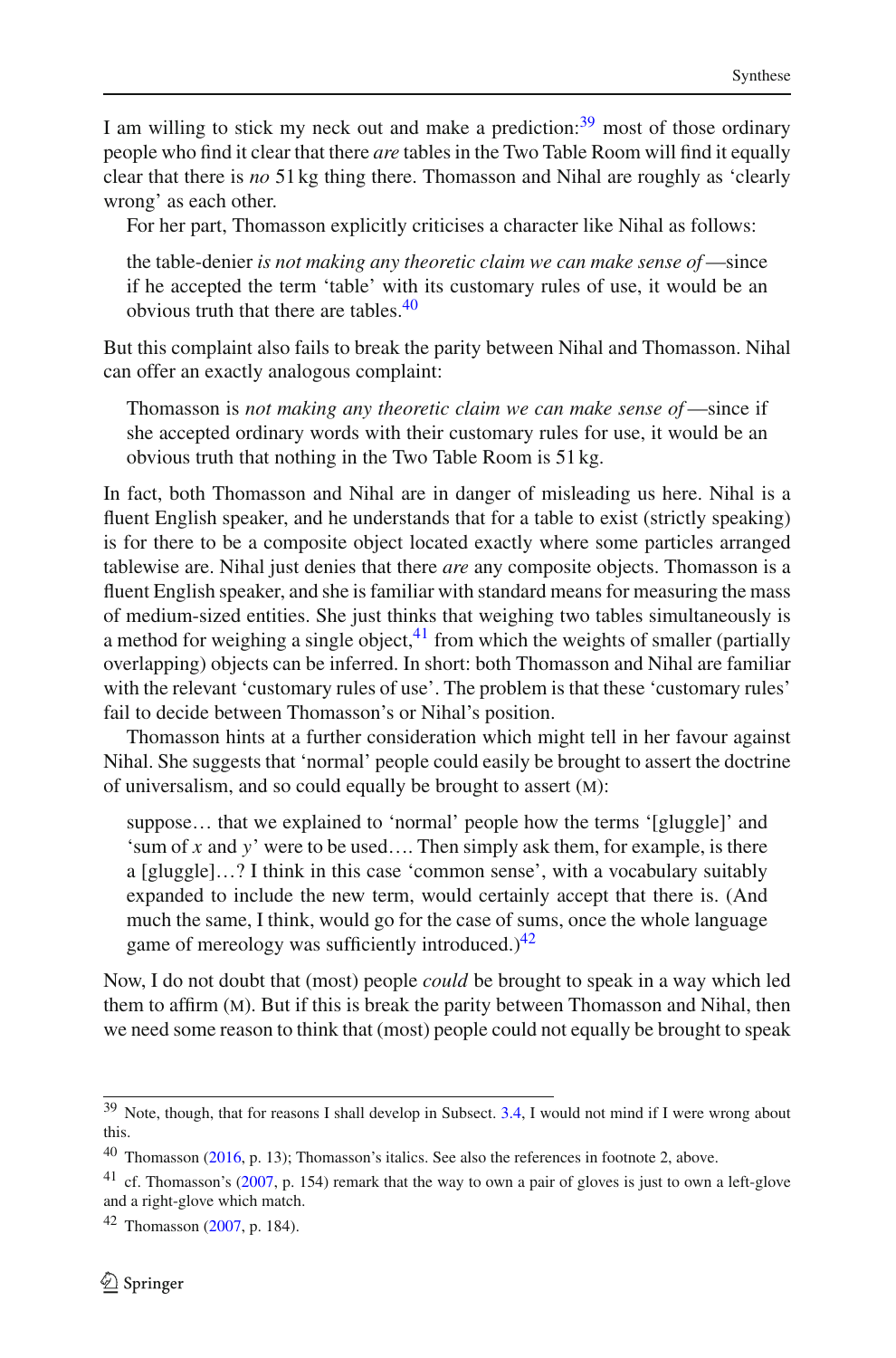*Nihal's* way; to adopt the language of refuge. And no such reason is forthcoming. Both ways of speaking are equally available.

We could keep going, but my point should be clear by now. Nihal can and will shadow Thomasson's every move. As such, Thomasson and Nihal's positions seem on a par: both advocate positions that involve some conflict with ordinary language, and nothing obviously tells between them. Now, I do not claim to have an shown that it is in principle impossible for Thomasson to triumph over Nihal, or *vice versa*, on the basis of considerations drawn *solely* from ordinary language. My point is just that there is no *obvious* reason to believe (or even to hope) that one of these two incompatible positions will win out over the other.

To be sure, there is a difference between Thomasson and Nihal. But it seems to come down only to this. Thomasson prefers to countenance hitherto-unrecognised entities (e.g. of arbitrary fusions), where Nihal prefers to retract positive affirmations of existence (e.g. of tables). And one might reasonably worry that this is mere prejudice, on both their parts.

Indeed, this worry can be bolstered by reaching back to the Context Principle, as raised in Subsect. [2.2.](#page-3-4) In defence of her position, Thomasson cites her favoured theory of reference which, she claims, 'underpins' ordinary usage. According to this theory,  $Ks$  exist iff the application conditions for  $K'$  are fulfilled. And, she maintains, the application conditions for 'table' and 'gluggles' are equally fulfilled, so that there is nothing more to say. But the preceding discussion indicates that there *is* more to say. As shown in Subsect. [2,](#page-2-4) to determine whether an easy-argument is good or bad—to determine, that is, whether we may infer that something exists—we must invoke the Context Principle. Otherwise put, if we are to determine whether there is a genuine term in the offing, then we must consider rich, widespread patterns of usage. But this means that there is no reason to follow Thomasson in venerating mere 'applications' of a concept—i.e. utterances of the form 'that is a *K*'—when we come to decide what to count as a true answer to an existence question. Indeed, there is no reason to venerate utterances of any *particular* form. Rather, we must consider *all* the ways in which a particular (putative) term can be used, as discussed in Subsect. [2.2.](#page-3-4) But, having done so, there is no *neutral* reason to insist that our initial endorsement of (2m) should 'trump' our initial rejection of (m), as Thomasson does, or *vice versa*, as Nihal does. In sum: the Context Principle ultimately puts the kibosh on any attempt to argue for either universalism or nihilism via easy ontology.

#### <span id="page-18-0"></span>**3.4 Parochialism and ordinary usage**

I now want to move beyond universalism and nihilism, and consider a third alternative, which claims—mistakenly—to be more respectful to ordinary language.

In Subsect. [3.3,](#page-15-0) we considered Thomasson's suggestion that we might coach people in the language of 'gluggles' and 'sums'. She offered this as a way to make sense of the semantics of *ordinary* English; to make us see that (m) was really true all along, when heard the right way. I also noted that Nihal could suggest a similar coaching in the 'language of refuge'. But one might well take issue with the idea that this 'coaching' tells us anything about *ordinary* English. Instead, one might think that the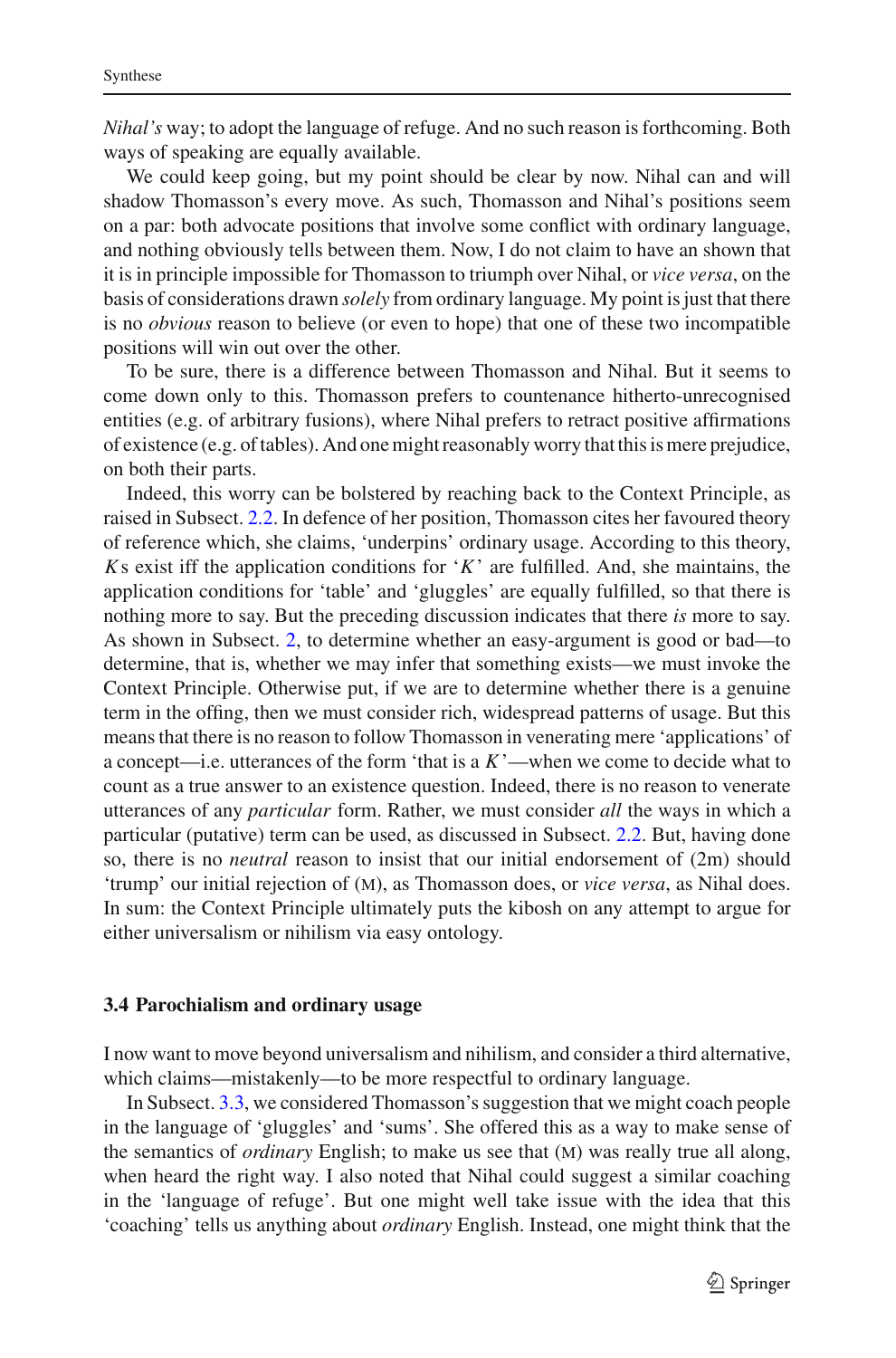process of 'coaching' amounts to teaching ordinary English speakers how to speak a *new* language, which is related to but distinct from ordinary English.

This is the line of thought advanced by Eli Hirsch. Like Thomasson, Hirsch describes himself as a neo-Carnapian who thinks that existence questions are to be settled by considerations of ordinary usage (if at all). But Hirsch holds that both Thomasson and Nihal are attempting to abandon ordinary English in favour of new ways of speaking. According to Hirsch, ordinary English embraces the existence of 'ordinary' objects, and so rejects nihilism, but it equally rejects (m), and so rejects universalism.<sup>[43](#page-19-0)</sup>

Hirsch, then, presents us with an alternative to both universalism and nihilism: *stick, resolutely, to the ontology of ordinary English*. In terms of the above, Hirsch effectively gets off the bus at Step 1 of the argument in Subsect. [3.1.](#page-12-3) That is, Hirsch is prepared to shrug off the accusation of parochiality. Consequently, I shall call his position *parochialism*.

In calling it *parochialism*, I am not cocking a snook at Hirsch. Ordinary usage enables us to cope with ordinary situations: predicaments which we actually encounter, to which we must respond. Ordinary usage is well-suited to this purpose, and this is no coincidence: had it been ill-suited, a better-suited usage would likely have sprung up in its place. Given its suitability for purpose, though, it is unclear why we should care that it is parochial. To be sure, if we wanted to determine what *really and fundamentally exists*, say, then the charge of parochiality would cut deep. But, if our aim was simply to cope with ordinary situations, then an accusation of parochiality will be no big bananas.

For the purposes of this paper, the important question is whether easy ontologists should embrace parochialism. The considerations of the previous paragraph might seem to support the idea that they should. After all, opposition to parochialism is a completely standard move in 'traditional' metaphysics. So, when Thomasson pitched easy ontology *against* parochialism in Step 1 of Subsect. [3.1,](#page-12-3) perhaps she embraced too *much* of 'traditional' metaphysics.

Certainly, parochialism a reasonable deflationary option. But parochialism is no more *the unique* way to pursue ordinary usage than is universalism or nihilism. To see why, I shall consider the parochialist's attempt to answer the question: *What exists?*

The parochialist will begin by saying that we must answer this question by appealing to ordinary usage. But that is not yet an answer. At best, it is the slogan of a methodology. To answer the question, the parochialist must determine what ordinary speakers actually say.

Now, in Subsect. [3.1,](#page-12-3) I crudely caricatured the parochialist as attempting to answer the question by flicking through a contemporary English dictionary. Even the parochialist will regard this as overly crude. Dictionaries get out of date; they straddle an interesting divide between descriptive and prescriptive uses of language; and, fundamentally, one can always ask whether or not the dictionary was compiled

<span id="page-19-0"></span><sup>43</sup> See Hirsch [\(2002](#page-23-21), pp. 60–70, [2005](#page-23-22), pp. 85–90, [2009](#page-23-23), pp. 238–242).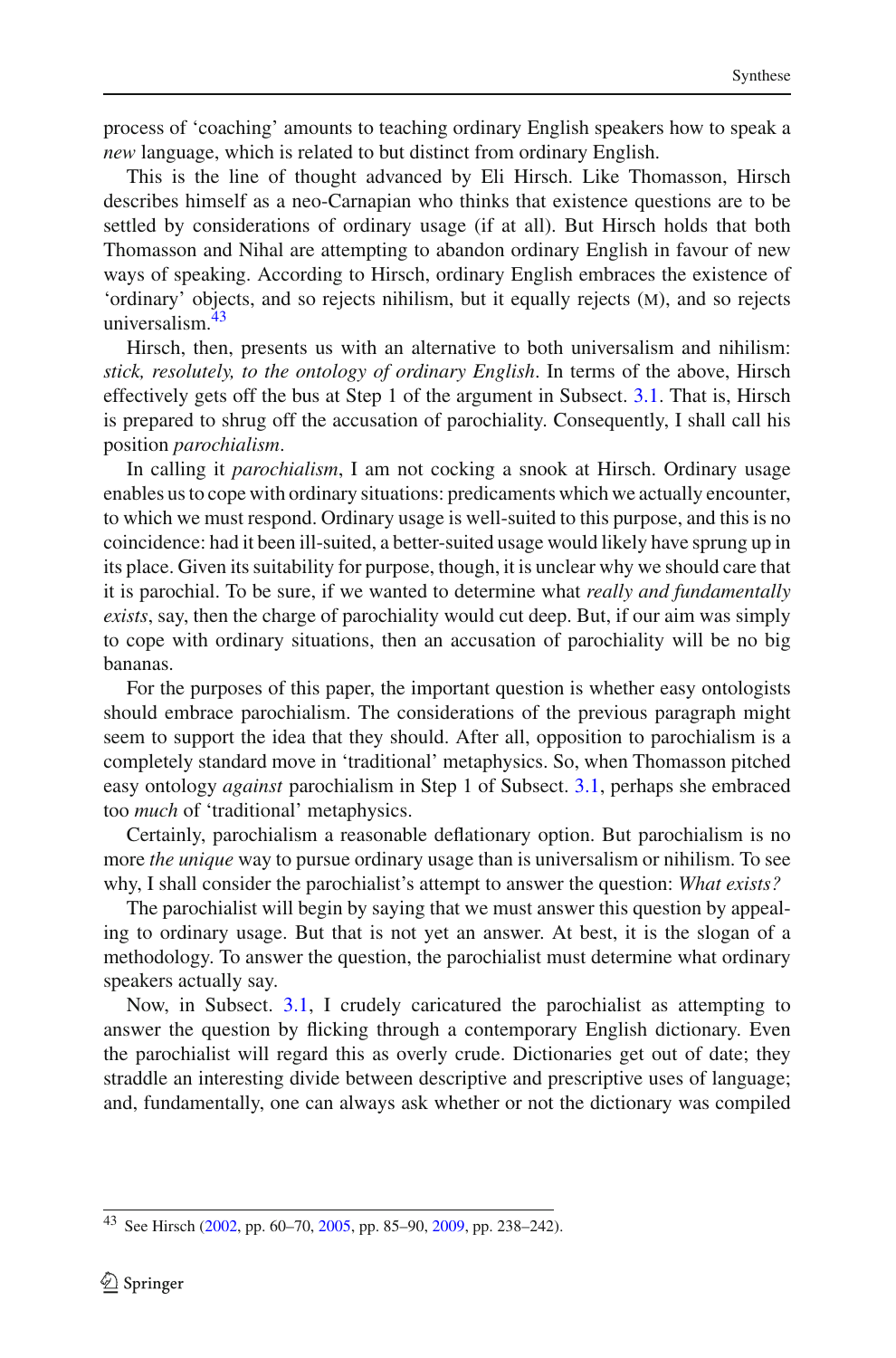*correctly*. [44](#page-20-0) And all of these points bring us right back to the original question for the parochialist: what do ordinary speakers actually say?

The parochialist would do better, then, to conduct a thorough survey of ordinary English speakers. So, suppose the parochialist presents ordinary speakers with multiple questions of the form 'are there  $\_\_\_s$ ?'. For simplicity, we shall suppose that this survey is conducted absolutely impeccably. By aggregating the answers, we might attempt to generate 'the ordinary theory of what exists'. Call this the *Questionnaire Theory*.

The results of the survey might well supply us with some interesting linguistic data. But when it comes to the matter of existence questions, the Questionnaire Theory is entirely useless. To illustrate its problems, consider these three incompatible claims:

- (a) there are *K*s
- (b) if there are *K*s, then there are *L*s
- (c) there are no *L*s

It is entirely possible for a majority of people to affirm (a), a majority of people to affirm (b), and a majority of people to affirm (c), without anyone making an elementary logical mistake. And this situation is more than a merely abstract possibility; it is concretely realised by the three positions which I have considered in this section. Read '*K*s' as 'tables' and '*L*s' as 'entities which we shall refer to as "gluggles"'. Thomasson affirms (a) and (b), and so rejects (c). Nihal affirms (b) and (c), and so rejects (a). Hirsch affirms (a) and (c), and so presumably rejects (b). So, if the views of Thomasson, Nihal and Hirsch are equally represented in the population, then the Questionnaire Theory will have no internal coherence. It will be *nothing but* a list of words, for which a majority of people are prepared to say 'there are <u>s'</u>. To call that a *theory of what exists* is to give it an honorific it just does not deserve.

### <span id="page-20-1"></span>**3.5 Philosophy and tension**

In this particular case, the parochialist might maintain that Thomasson and Nihal are victims of *philosophical* errors, which have caused them to *abandon* ordinary usage. But that would be a glib response to a deep problem. The deep problem is that ordinary usage is subject to a certain amount of*tension*; tension which the Questionnaire Theory cannot even acknowledge.

A basic philosophical experience is to be pulled in different directions by your 'ordinary' commitments. Some of these tensions can be brought out with nothing more than a pair of well-posed questions, whilst others take years of thought to expose. We encounter these tensions when we first read a Socratic dialogue; again when we are taught philosophy; still further when we teach it; and at every stage of honest reflection. So, for any given area of philosophical controversy, we should expect that our 'ordinary' usage will be subject to tensions which push us in different directions, and which undermine the idea that we could read a *theory* off from ordinary usage. Different people break in different directions in response to that tension. That, indeed, is how the  $(a)$ – $(b)$ – $(c)$  problem can even get started.

<span id="page-20-0"></span><sup>44</sup> Cf. Quine [\(1951](#page-23-24), p. 24).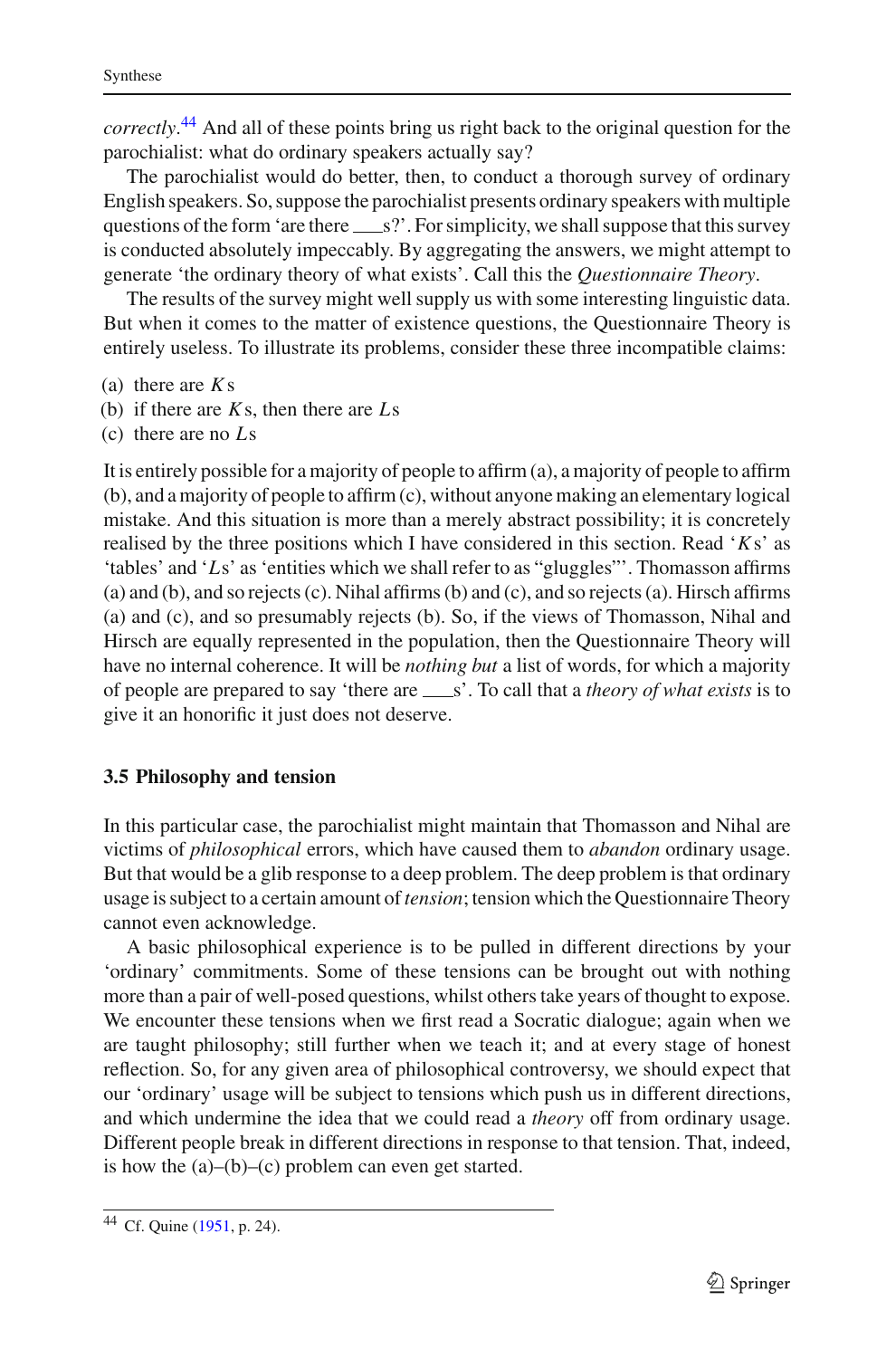Focussing on the particular case of mereology: the parochialist cannot legitimately maintain that she has remained philosophically *innocent*, or deliberately un-*philosophical*, whilst Thomasson and Nihal have been led astray by philosophical theorising. Looked at from the outside, we should say that all three parties have made different *philosophical decisions* in response to the latent tensions present in ordinary usage. Within ordinary usage, there is an undeniable pressure against parochialism towards either universalism or nihilism, as discussed during Step 1 of Subsect. [3.1.](#page-12-3) Equally, though, there is pressure against both universalism and nihilism, and hence back to parochialism. Of course, we can attempt to shrug off some of these pressures. But to do that is, as metaphysicians have always said, to 'bite a bullet'. How big a bullet was bitten? Well, that will vary from case to case. But just such questions are the bread and butter of 'traditional' metaphysics.

To round off this section, I shall link these thoughts back to the Context Principle of Sect. [2](#page-2-4) once again. I have argued that, insofar as we can speak of 'the ontological commitments of ordinary usage', they must be determined by considering large-scale patterns of usage. But, as just noted, the entire experience of doing philosophy confirms that large-scale patterns of usage are typically shot through with tensions. So, if you are insistent on determining 'the ontological commitments of ordinary usage', you cannot simply conduct a parochial survey of ordinary usage; not even one which does more than merely asking a bunch of questions of the form 'are there  $\frac{1}{s}$ ?' You must immerse yourself in a practice, and learn to feel its tensions, as its practitioners do. And then you must decide how to react to those tensions: to live with them, or to resolve them in one way, or to dissolve them in another. The decision can be taken explicitly or implicitly; through action or inaction. But these are different decisions, and there is no *a priori* reason to expect that one of them must be uniquely the *right* decision.

# <span id="page-21-0"></span>**4 The role of ordinary language**

We cannot, then, expect analysis of ordinary language to provide us with a catch-all method for avoiding the standard questions of metaphysics. Nevertheless, a central pillar of Thomasson's easy ontology remains untouched by the discussion so far. For nothing I have yet said contradicts her claim that we will never need to undertake *distinctively* 'epistemically metaphysical work' (see Subsect. [2.4\)](#page-8-0). I shall close this paper by assessing this idea.

Contemporary metaphysics sometimes employs notions which I must confess I struggle to understand: *in virtue of* ; *fundamental*; *grounding*; *truth-making*; *jointcarving*; *natural*; and so forth. Moreover, sometimes—though not always—these rather intractable notions are wielded in a way which makes metaphysics deliberately *discontinuous* from other concerns and areas of inquiry. Now, insofar as Thomasson is exhorting us to avoid philosophising in this way, I agree with her wholeheartedly.<sup>45</sup> However, there is a large gap between rejecting that way of philosophising, and signing up to Thomasson's project.

<span id="page-21-1"></span><sup>45</sup> See e.g. Thomasson [\(2009a](#page-23-19), pp. 295–317) and Button [\(2013](#page-23-25), pp. 1, 177).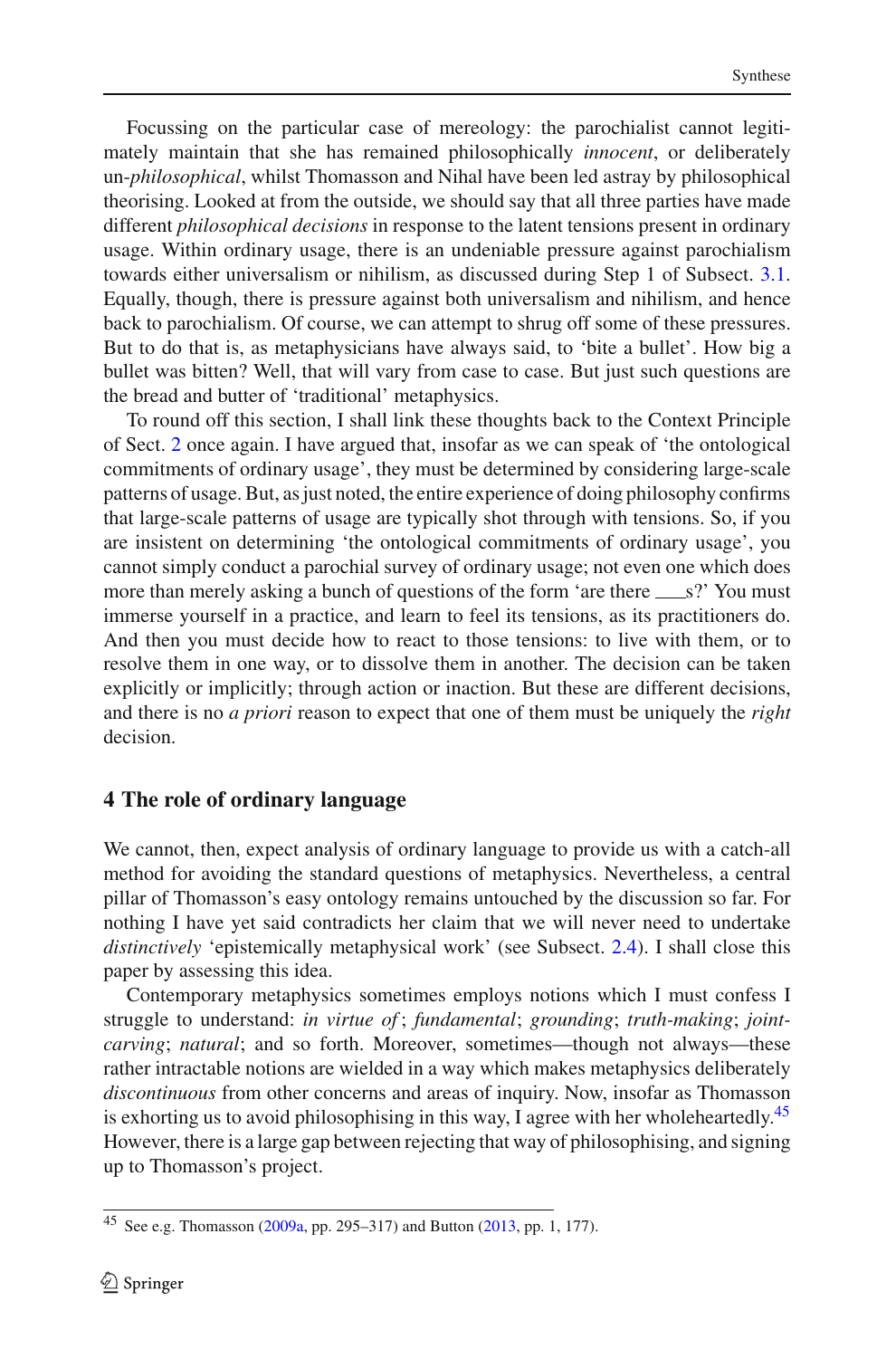In a deeply insightful passage, Thomasson suggests that deflationary approaches should 'renounce the search for reductive generalizations of the following form':

*K*s exist iff

and she considers and rejects various past proposals for cashing out this biconditional, e.g., iff: *K*s are causally potent; *K*s are mind-independent; *K*s are posits of our best scientific theory; *K*s posses a real nature; etc.<sup>[46](#page-22-0)</sup> The desirability of such a reductive generalization is clear: crudely put, it would turn ontology into a *craft* comparable with plumbing.<sup>47</sup> Rather than endlessly pontificating about whether and how one might even in principle solve certain problems, the reductive generalisation would equip us with some general tools and methods for *actually* solving those problems. Moreover, these methods would be tractable, but—like plumbing—probably best left to professionals.

I agree with Thomasson that this conception of ontology is—for better or worse fantastical. But, ultimately, Thomasson herself falls victim to a variant of it, when she provides her own generalization:

*K* s exist iff the application conditions actually associated with '*K*' are fulfilled.<sup>48</sup>

Thomasson regards her biconditional as importantly 'insubstantial', on the grounds that it is metalinguistic (contrast this with the reductive generalisations considered and rejected in the previous paragraph). But my concern with such reductive biconditionals is not with their 'substantiality', but with their ambition of turning ontology into a craft comparable with plumbing. Armed with the easy ontologist's biconditional, existence questions remain finicky enough to keep us in a trade, for reasons outlined in Sects. [2–](#page-2-4) [3,](#page-12-4) but tractable enough to be settled by restricting your attention to the analysis of ordinary language. This is just the image I find untenable.

In Subsect. [3.5,](#page-20-1) I commented that 'traditional' metaphysical questions can easily be motivated by attempts to resolve the implicit tensions in ordinary language. In fact, there are plenty of other sources of tension. Tensions arise from all sorts of our commitments, be they ordinary or scientific, mathematical or political, aesthetic or poetic, religious or ethical, or—often—some combination of all of these. Indeed, I am not really going out on a limb when I say: *If there were no such tensions, then philosophy would not exist*.

As in Subsect. [3.5,](#page-20-1) then, but with more potential sources of tension in play: it is a philosophical decision to live with those tensions; it is a different philosophical decision to attempt to relieve them; and we should not expect that there is a uniquely best way to relieve them. But crucially, since these tensions may be drawn from *any* areas of consequence (and not just from ordinary language), we should expect to have to answer questions which arise from any areas of consequence, or from their mutual interaction (and not just questions which arise from analysis of ordinary language).

<sup>46</sup> See Thomasson [\(2015,](#page-23-2) pp. 88, 116).

<span id="page-22-0"></span><sup>47</sup> To adopt an image which I *think* I took from Hugh Mellor (but neither of us is sure).

<span id="page-22-2"></span><span id="page-22-1"></span><sup>48</sup> See footnote 30.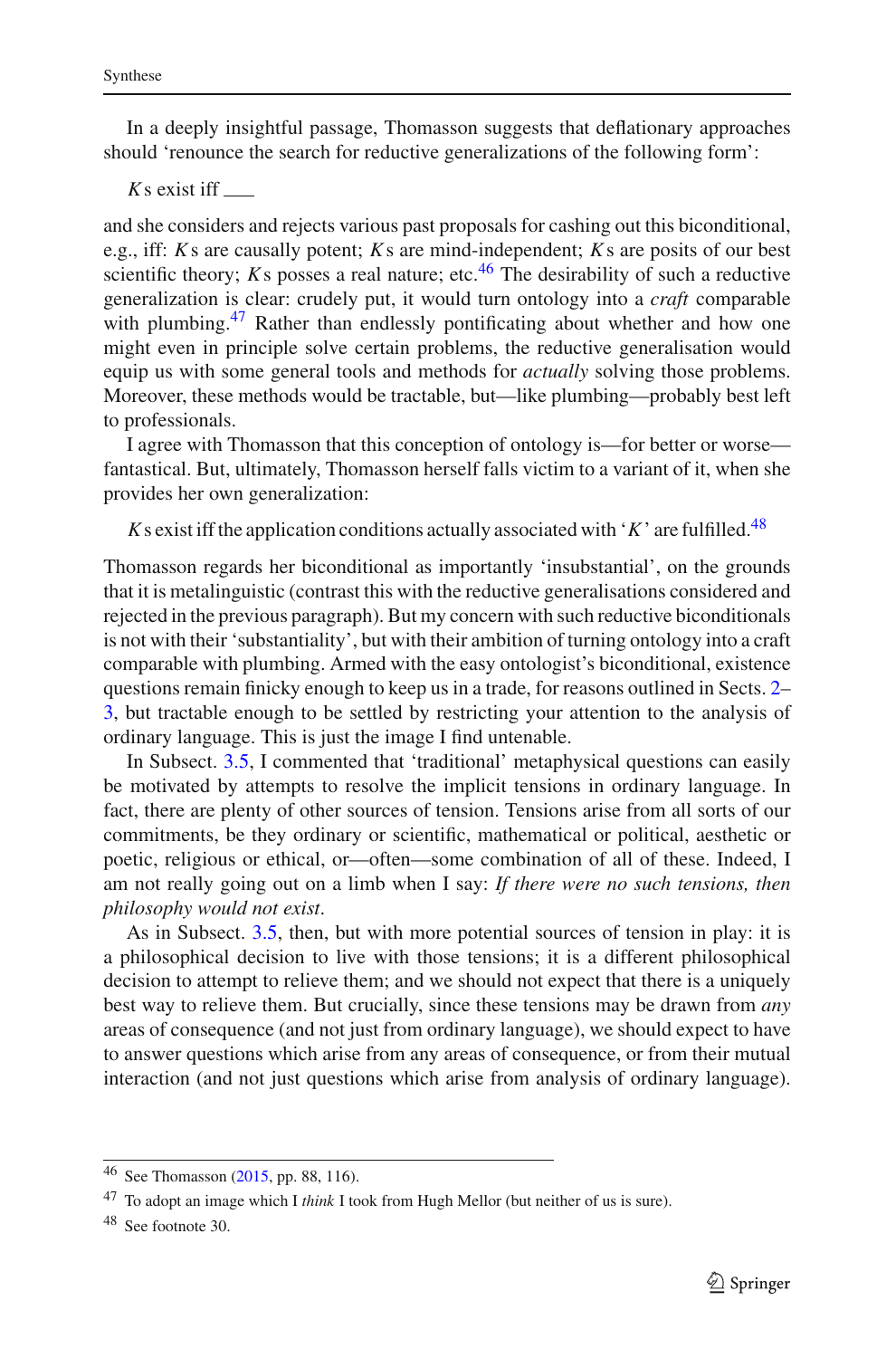At its best, metaphysics *just is* the attempt to answer such questions, in an attempt to relieve such tensions, whatever their sources.<sup>49</sup>

**Open Access** This article is distributed under the terms of the Creative Commons Attribution 4.0 International License [\(http://creativecommons.org/licenses/by/4.0/\)](http://creativecommons.org/licenses/by/4.0/), which permits unrestricted use, distribution, and reproduction in any medium, provided you give appropriate credit to the original author(s) and the source, provide a link to the Creative Commons license, and indicate if changes were made.

# **References**

- <span id="page-23-16"></span>Austin, J. L. (1950). Truth. In *Proceedings of the Aristotelian Society*, supplementary volume 24, (pp. 111–172).
- <span id="page-23-25"></span>Button, T. (2013). *The limits of realism*. Oxford: Oxford University Press.
- <span id="page-23-9"></span>Davidson, D. (1967). Truth and meaning. *Synthese*, *17*(3), 304–323.
- <span id="page-23-14"></span>Dummett, M. (1956). Nominalism. *The Philosophical Review*, *65*(4), 491–505.
- Dummett, M. (1981). *Frege: Philosophy of language* (2nd ed.). London: Duckworth.
- <span id="page-23-15"></span><span id="page-23-8"></span>Frege, G. (1884). Die Grundlagen der Arithmetik: Eine logisch mathematische Untersuchung über den Begriff der Zahl (J. L. Austin. (1953), Black-well Trans.). Wilhelm Koebner: Breslau.
- <span id="page-23-21"></span>Hirsch, E. (2002). Quantifier variance and realism. In E. Sosa & E. Villanueva (Eds.), *Realism and relativism. Philosophical issues 12* (pp. 51–73). Oxford: Blackwell.
- <span id="page-23-22"></span>Hirsch, E. (2005). Physical-object ontology, verbal disputes, and common sense. *Philosophy and Phenomenological Research*, *70*(1), 67–97.
- <span id="page-23-23"></span>Hirsch, E. (2009). Ontology and alternative languages. In D. Chalmers, D. Manley, & R. Wasserman (Eds.), *Metaphysics* (pp. 231–258). Oxford University Press: Oxford.
- <span id="page-23-12"></span>Lewis, D. (1973). *Counterfactuals*. Oxford: Blackwell.
- <span id="page-23-13"></span>Lewis, D. (1986). *On the plurality of worlds*. Oxford: Basil Blackwell.
- <span id="page-23-7"></span>Musgrave, A. (1989). NOA's ark—Fine for realism. *The Philosophical Quarterly*, *39*(157), 383–398.
- <span id="page-23-24"></span>Quine, W. v. O. (1951). Two dogmas of empiricism. *Philosophical Review, 60*(1), 20–43.
- Quine, W. v. O. (1960). *Word and object*. Cambridge, MA: MIT Press.
- <span id="page-23-11"></span><span id="page-23-6"></span>Sellars, W. (1956). Empiricism and the philosophy of mind. In W. Sellars, R. Rorty, & R. Brandom (Eds.), *Science, perception and reality (1963)* (pp. 127–196). Atascadero: Ridgeview Publishing Company.
- <span id="page-23-17"></span>Strawson, P. F. (1950). Truth. *Proceedings of the Aristotelian Society*, supplementary volume 24, (pp. 129–56).
- Thomasson, A. L. (2007). *Ordinary objects*. Oxford: Oxford University Press.
- <span id="page-23-19"></span><span id="page-23-18"></span><span id="page-23-5"></span>Thomasson, A. L. (2008). Existence questions. *Philosophical Studies*, *141*, 63–78.
- Thomasson, A. L. (2009a). Answerable and unanswerable question. In D. Chalmers, et al. (Eds.), *Metametaphysics*. Oxford: Oxford University Press.
- <span id="page-23-1"></span><span id="page-23-0"></span>Thomasson, A. L. (2009b). The easy approach to ontology. *Axiomathes*, *19*, 1–15.
- Thomasson, A. L. (2013). Fictionalism versus deflationism. *Mind*, *122*(488), 1023–1051.
- Thomasson, A. L. (2015). *Ontology made easy*. Oxford: Oxford University Press.
- <span id="page-23-3"></span><span id="page-23-2"></span>Thomasson, A. L. (2016). Carnap and the prospects for easy ontology. In S. Blatti & S. LaPointe (Eds.), *Ontology after carnap* (pp. 122–144). Oxford: Oxford University Press.
- <span id="page-23-4"></span>Thomasson, A. L. (forthcoming). Easy ontology and its consequences. In G. Ostertag (Ed.), *Meanings and other things: Essays on Stephen Schiffer*. Cambridge MA: MIT Press.
- <span id="page-23-20"></span><span id="page-23-10"></span>Trueman, R. (2014). A dilemma for neo-fregeanism. *Philosophia Mathematica*, *22*(3), 361–379. van Inwagen, P. (1990). *Material beings*. London: Cornell University Press.
- 

<span id="page-23-26"></span> $^{49}$  So, by the back door, this brings me to my position in Button [\(2013](#page-23-25), pp. 1, 161–178, 193–196, 217–221): there is no master argument against metaphysics; we must instead treat metaphysical debates case-by-case. This paper has benefitted from conversations with many people, most especially Amie Thomasson and Rob Trueman. Thanks also to two anonymous referees for this journal, Neil Barton, Richard Gaskin, Peter Hulme, Jack Marley-Payne, Hugh Mellor, Kyle Mitchell, Huw Price, Carlo Rossi, Mark Sainsbury, Teru Thomas, Nathan Wildman, Sam Wolfe, and audiences at Birkbeck, Cambridge, Oxford and Liverpool.